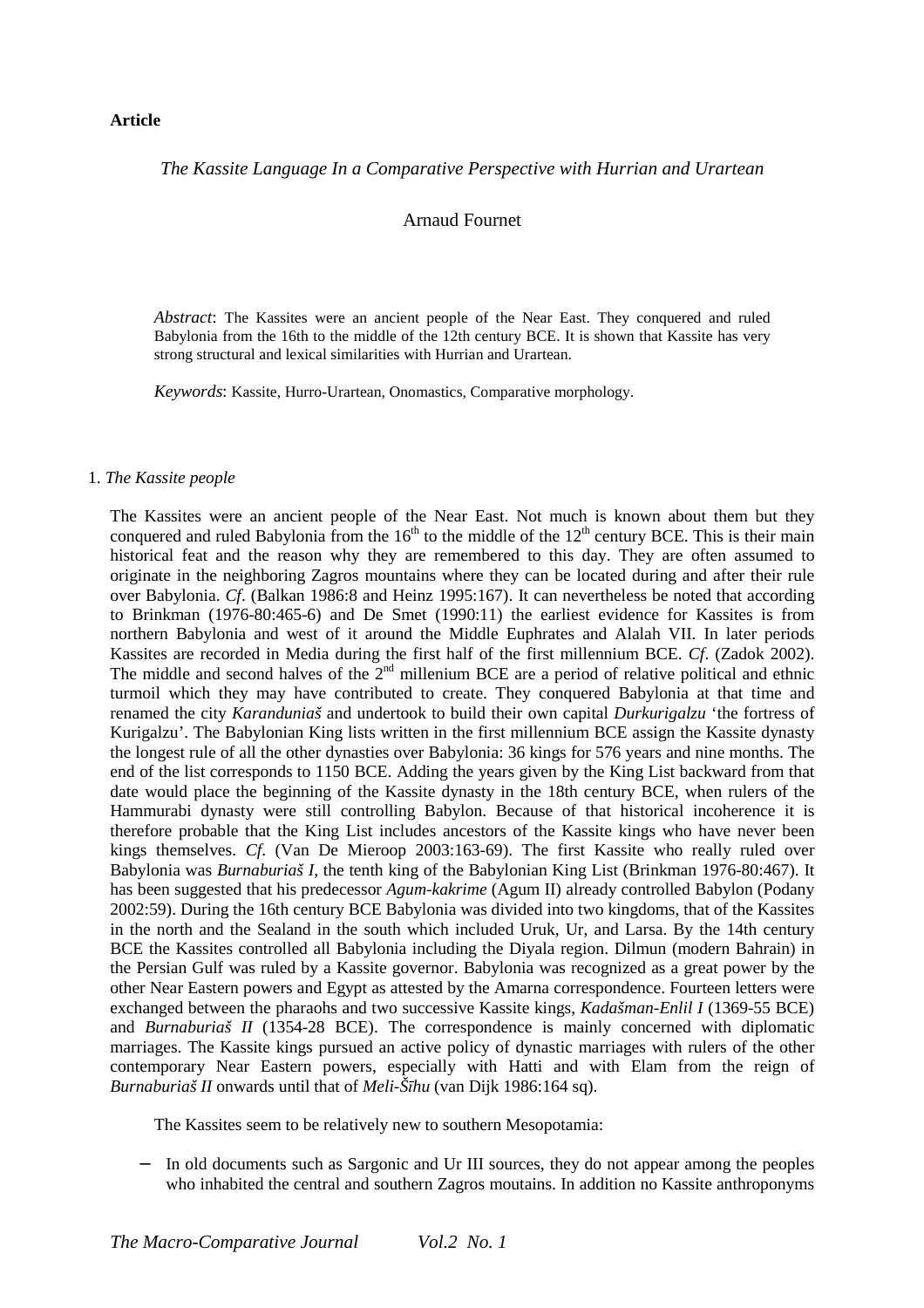and toponyms are recorded in these regions according to these early sources. Several suspected Kassite names are recorded in Ur III economic documents from southern Babylonia, but it is not known where these persons come from. *Cf*. (Zadok 1987:16 and 1993:224 sq).

- − The earliest attestation of a person with a Kassite name in Babylonia is from *Rīm-Sīn I*'s 53rd year (1770 BCE). The Kassites first appear as a political factor in Babylonia in 1742 (or 1741) BCE, when they were opposed by both *Samsiluna* and *Rīm-Sīn I*'s (Stol 1975:44-59). Thereafter, Kassite groups and individuals are recorded in northern Babylonia especially around Sippar Yahrurum. *Cf*. (Zadok 1987:17sq), (De Sme 1990), (De Graef 1998:5sq), (Pientka 1998:257sq), (Sassmannshausen 2000:415 sq).
- − A terminus post quem for the Kassites' penetration into the Middle Euphrates region and Upper Mesopotamia in general can be deduced from the absence of Kassite names in the rich documentation from early Old Babylonian Mari, Tuttul, Tall Lēlān, and Chaghar Bazar. This absence compared with the hypothetical existence of Kassite names in some documents from Old Babylonian Susa may strengthen the case for a (north-) eastern origin of the Kassites.
- − Kings with Kassite names appear on the middle Euphrates during the 17th century BCE. *Agum* who received envoys of the king of Halaba (= Aleppo) in his encampment was perhaps a contemporary of *Samsiluna*. *Cf*. (Podany 2002:49). *Kaštiliašu* of Terqa was probably a contemporary of *Abi-Ešuh* (1711-1684 BCE). *Cf*. (Podany 2002:43sq), (Charpin 1995).

There is good reason for supposing that Kassites were once neighbors of some Indo-European peoples or that they may even have included an Indo-European component. Their pantheon shares some affinities with the Indo-Iranian one. *Cf*. (Bloomfield 1904), (Balkan 1986:8), (Eilers 1957- 58:136 ad *sūrya*-). They could purchase land and act as officials especially when it comes to horse breeding (Heinz 1995:167), which clearly points at an Indo-Iranian connection. As a matter of fact the Kassite words which made their way into Akkadian are mainly from the realms of horse breeding and chariot building. This is reminiscent of what happened in the north in Mittanni and Hittite kingdoms. The impact of an immigrating Indo-Iranian group is indicated by a small number of terms but with a distinct linguistic and cultural significance. These include *šuriias* 'sun god' < Indo-Aryan \**sūrya*, and possibly the personal name *Abi-rattaš*, if this name really involves the Indo-Iranian term \**ratha* 'chariot', thereby reflecting the new technology of warfare brought to the Near East by the Indo-Iranian intruders.

It appears that on the whole most Kassites were rather well integrated in the Babylonian social structure (De Smet 1990:10) and they contributed to the general continuation of Babylonian civilization on which they had little if any cultural impact.

2. *The Kassite language* 

The oldest stage of the Kassite language is scantily known from a few documents: a single tablet containing a fragment of a Kassite vocabulary and a list of Kassite names with their Akkadian equivalents. Late Akkadian provides more than a hundred items of Kassite origin, of which about 10 percent are divine names. There is no continuous attested text written in Kassite. The number of Kassite words is fairly limited: slightly more than 60, referring to specialized semantic fields: (horse) colors, parts of chariot, irrigation terms, plants and titles. About 200 additional formatives can be retrieved from the numerous anthroponyms, toponyms, theonyms and horse names used by the Kassites (*Cf*. NPN, Balkan 1954 and Jaritz 1957). Traces of Kassites in later Iranian are very few: for instance, *Kašgān*, *Kašakān*, possibly 'land of the Kassites' in Iran (Eilers 1957-58:135).

The name of the Kassites is known from several sources:

− <gal-zu> and <gal-du, gal-šu> (?) which seems to be the native pronunciation,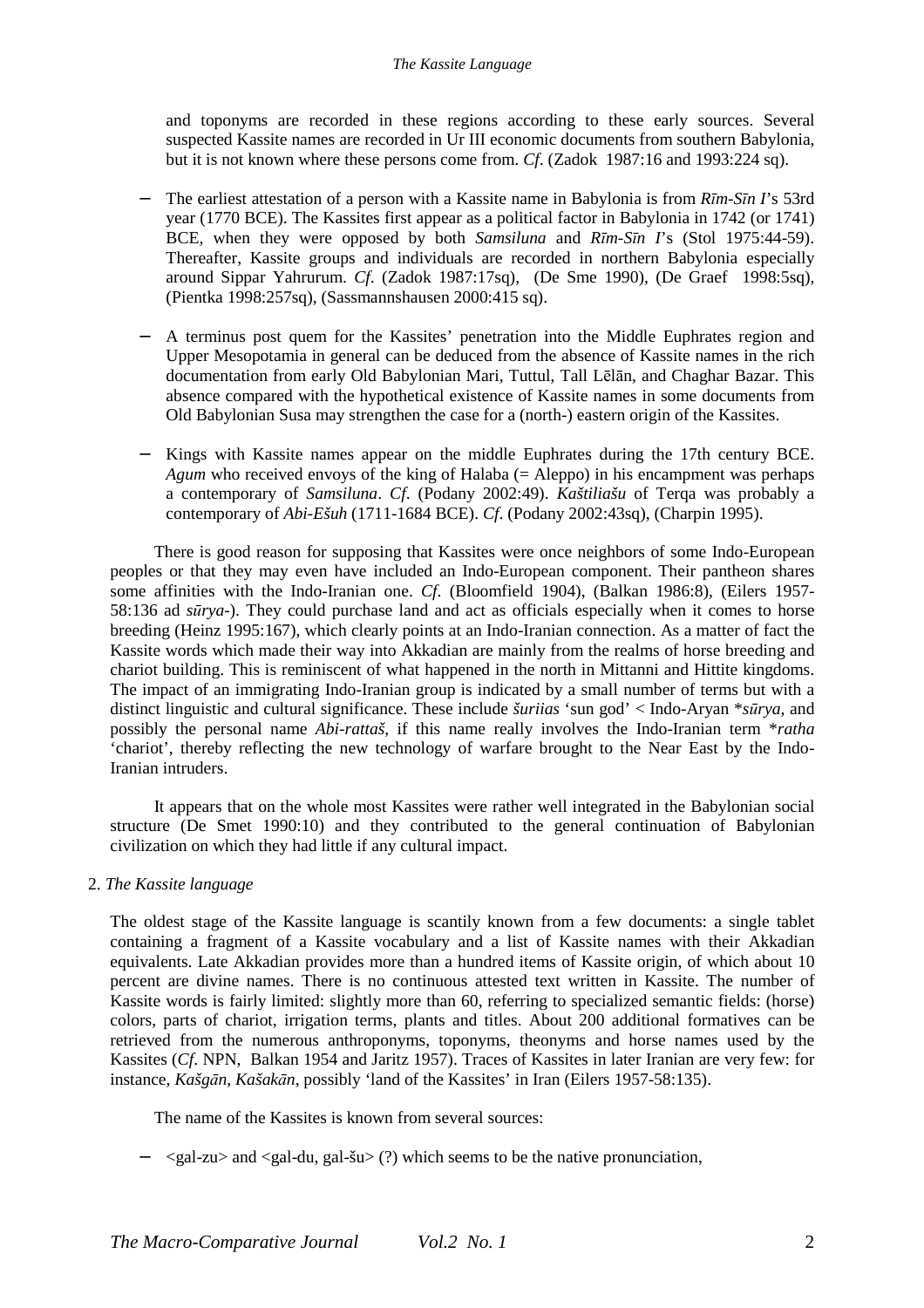- − *Kaššū* <(<sup>d</sup>) kaš-šu-u> with Akkadianized phonetics (Balkan 1954:131sq), which seems to be their eponymic God-name,
- − <Ku-uš-šu (-hé)> with Hurrian ethnonymic formative -*ḫi* in Middle Babylonian documents from Nuzi. *Cf*. (Fincke 1993:160sq),
- − more dubiously *Kunšu* (?), *Cf*. (Balkan 1954:109) and NPN 230 *kunt*-, *kunz*-,
- − Later possible attestations are: (1) *Kissaioi*, in the mountainous regions north of Susa, as mentioned in Aeschylus *The Persians* (17) and Herodotus, and in post-Alexandrian time as a contingent of the army of Antiochus III at the battle of Raphia in 217 B.C.E. (Polybius, 5.79). *Cf*. (Potts 1999:337-40, 373-78); (2) *Kossaioi,* whom Potts locates in the *Baḵtiāri* mountains west of Isfahan. *Cf*. (Weissbach 1921, 1922), (Eilers 1957-58:135), (Brinkman 1976-80:471b).

It has been suggested that one of the names of Babylonia and Mesopotamia was of Kassite origin: <Ša-an-har-ra>, <Ša-an-ha-ar> attested in Amarna letters, <Ša-an-ha-ra(-az)> in Hittite, <Sngr> in Egyptian, *Śinˁār* in Hebrew. The reconstructed pronunciation \*[sanγar] or \*[sənγar] may have a connection with the Old Babylonian person or ethnonymic name: *Samharû. Cf*. (Zadok 1984), (del Monte-Tischler 1978:344), (Belmonte Marín 2001:263sq).

Kassite is usually considered to be an isolated language. *Cf*. (Paper 1956:252). Eilers (1957- 58:137) and before him Hüsing suggested a close relationship between Kassite and Elamite. Ancillotti (1981) proposed that Kassite was originally an Indo-Aryan language, which seems unlikely to say the least. Purves in his introduction to Nuzi Person Names of Hurrian origin mentions that "the phonemic systems of the two [Hurrian and Kassite] languages seem to be largely alike." (NPN 184). It is interesting to note that several people of Ancient Mesopotamia are named after their eponymic deities:

- − Assyrians after *Aššur*,
- − Urartians, apart from the profane *Urarṭu*, had an old and secret name based on the name of their god *Ḫaldi*, as noted in Friedrich (1932). This accounts for their name as *Chaldeans*, which was later attributed to the Assyrians. This word has a conspicuous trace of a lateral fricative in Hebrew: *kaśdîm* [כְּשֶׂדִּים] 'Chaldeans', with the letter *sin* corresponding to the <-l-> of other languages. This is an important signal that Urartian and Hurrian indeed had lateral fricatives. Another intriguing pair of words is: *Nulaḫe* 'Lullubian' and *Nuzaḫe* 'Nuzian', which may be graphic or phonetic variants of the same word. The Genitive case is attested as KUR *Lu-lu-ú-e* and KUR *Nu-ul-lu-e* for both places in Speiser (1941:52). The Akkadian equivalent is *Lulliˀatun*, where -*ll*- corresponds to -*l*- ~ -*z*-, confirming that this is not a simple lateral. A last remark is that the name *Urartu* is attested as Babylonian *Uraštu* according to Neu (1988:33), which suggests that this kind of fricative could exist in Urartian as well.

It is intriguing to compare the names of several people located to the north of the Mesopotamia: *Ḫald*- for Urartians, *Ḫatti* for *Hattic* in central Anatolia, *Kaška* for another people to between *Hattic* and the Black Sea and then we also have the Kassites: *Galzu* ~ *Kaššu*. All these names share the same "pattern" which looks like a root: \**Kašt*-, \**Kald*- with some velar stop as initial. This ethnonymic feature would tend to show that Kassites originate more to the north of Mesopotamia close to Hattic, Urartian and Kaška and share with them the same ethnonymic formative. It can be further noted that *Kartvelian* also seems to share that formative.

# 3. *About the Kassite vocabulary*

In 1884 a short Kassite-Babylonian glossary was unearthed and published by Delitzsch (1884:39sq). It is registered at the British Museum as 82.9-18. It contains a list of "words" which a "translation" in Babylonian. Very few words of Kassite are known so it is all the more conspicuous that some of them have very clear Hurro-Urartian equivalents, which appear to be cognates:

− *buri*-, *ubri*- 'lord' = Bab. *bēl* 'lord' ~ Hurrian *ebri*, *ewri* ~ Urartian *euri* 'lord, ruler'.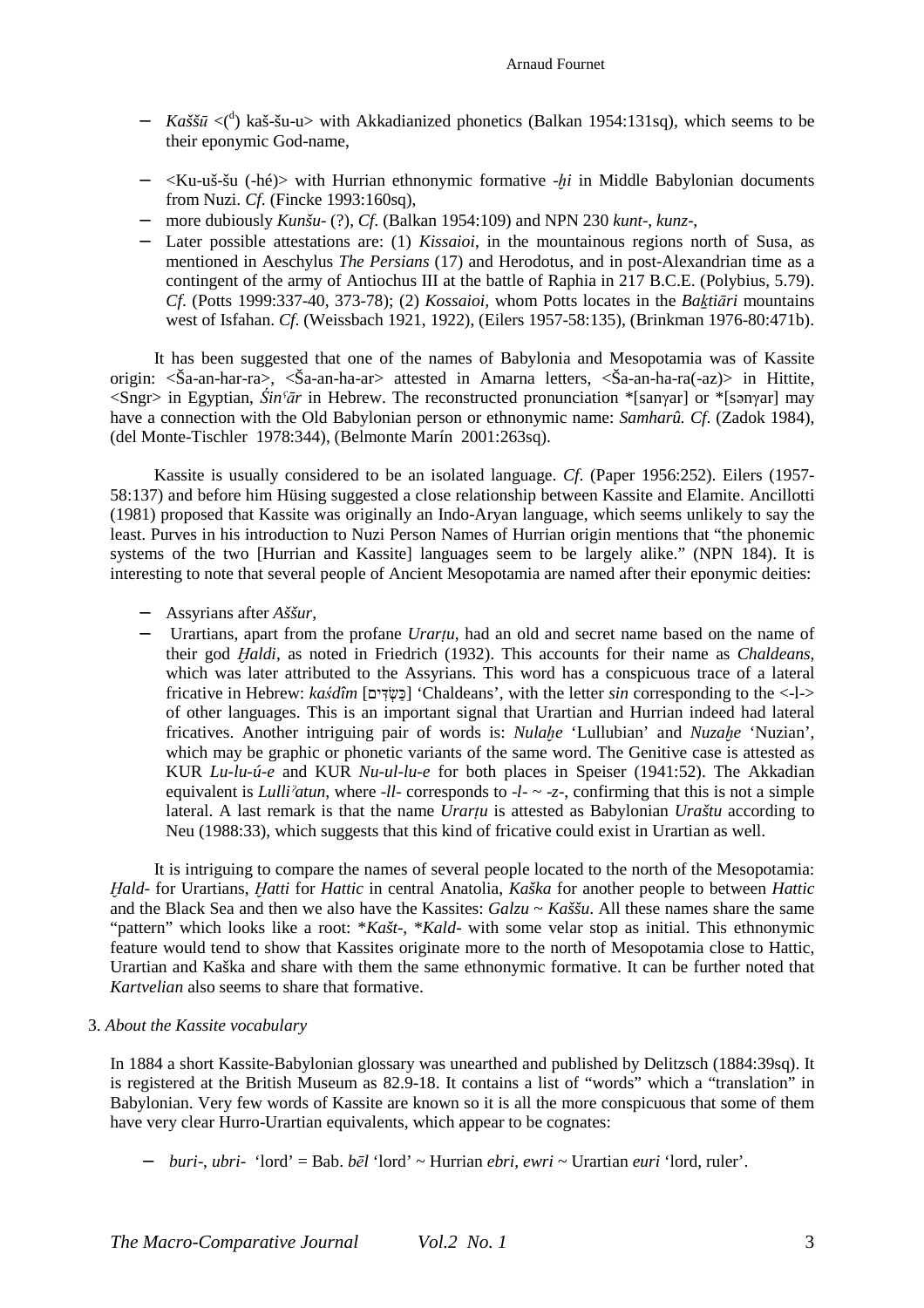- − *burna* 'protégé, servant' = Bab. *kidīnu* ~ Hurrian *burami* 'servant' ~ Urartian (LÚ)*bura* 'slave, servant'.
- − *Dur(a)* (n. 14) = Bab. *<sup>d</sup>Nergal* 'god of the netherworld' ~ Hurrian *turi* 'inferior' and *enna turina* which translates Hittite *katteres siunes* 'infernal gods' (Laroche 1980:273).
- − *Tišpak* 'the god Tišpak' ~ Hurrian *Teššub* ~ Urartian *Teiššaba*. Possibly a contraction \*Teššub-ak > Tišpak.
- − *yaš* 'land' (n. 34) = Bab. *ma-a-tum* 'land' ~ Hurrian *eše* 'earth'.

As will appear below, there is some reason to doubt that all the words in Delitzsch (1884) are strict translations. It is more adequate to talk about semantic equivalents.

# 4. *About Kassite Person names*

Another source of Kassite data is the numerous Person names. Some of them have typical Kassite morphemes and are therefore easy to identify with certainty. Following the observation that some Kassite words have very clear Hurro-Urartian cognates, one may wonder whether Kassite Person Names cannot be interpreted according the same syntagmatic structure as Hurrian Person Names: Verb + Noun, often a God name. The common vocabulary raises the issue of trying to understand or interpret potentially Kassite items using Hurrian words with similar shape. Purves in NPN (195) mentions the possibility that Kassite may be related to Elamite or Hattic but considers Kassite names to be easily distinguishable from other sources. The situation may not be that clear-cut as will gradually appear.

The working hypothesis that will be developed in the paper is that Hurrian can shed light on Kassite. According to that scheme, a number of Person names can be interpreted as having a structure Verb + pronouns. The agglutinative morphology of Kassite can be interpreted according to the following pattern: Verb root - valency - Tense Marker - Objet - Subject, as in Hurrian. Valency is the same as in Hurrian: -*a*- for verbs of movement, -*i*- for transitive, -*u*- for intransitive verbs. Tense markers are either -Ø- for Present or -*b*- for Past, and possibly -*l*- for Optative. Pronouns are -*di*- for P1Sg (~ Hurrian -*tta*), -*mba* for P2Sg (~ Hurrian -*mma*), -*aa* for P3Sg Intransitive, -*(i)ya* for P3Sg Transitive, -*n(i)nu* for P3Pl. Because this pattern and the pronominal forms are close to Hurrian it is not always clear whether a name is Hurrian or Kassite. Actually many names in NPN cannot be assigned to Hurrian or Kassite with as much certainty as is usually assumed. According to that scheme the Kassite names can be interpreted as follows:

| Noun                                      | Root   | Valency                     | Tense                       | Object | Subject | Meaning             |
|-------------------------------------------|--------|-----------------------------|-----------------------------|--------|---------|---------------------|
| Al-ba-di-Sah                              | al-    | $-a-$                       | $-b-$                       | di     | Sah     | Tsah brought me     |
| Ha-aš-te-ia                               | haz-   | $-\boldsymbol{\emptyset}$ - | $-\boldsymbol{\emptyset}$ - | di     | a       | He hears me         |
| $Ha-a\check{s}$ -te-e                     | haz-   | $-\emptyset$ -              | $-\emptyset$ -              | di     | e       | She hears me        |
| Ha-ši-it-te                               | haz-   | $-i-$                       | $-t < b$ -                  | $-i-$  | di      | I heard him         |
| Ha-ši-lu-um-ti                            | hazil- | -i-                         | $-1-$                       | m      | di      | May I hear him      |
| $\overline{\r{Sim-di-Sah}}$ - $\r{Spinx}$ | šim    | $-\boldsymbol{\emptyset}$   | $-\emptyset$ -              | di     | Sah     | Tsah, etc. gives me |

| Noun                      | Root | Valency | Tense                     | Object | Subject | Meaning                           |
|---------------------------|------|---------|---------------------------|--------|---------|-----------------------------------|
| A-ba-am-ba                | ab-  | $-a-$   | $-\emptyset$ -            |        | mba     | first<br>You<br>the<br>are<br>one |
| A-ri-pa-am-pa             | ar-  | $-i-$   | $-h$ -                    | $-i-$  | mba     | You gave him                      |
| $Ar$ -ru-um-pa            | ar-  | $-u-$   | $-\boldsymbol{\emptyset}$ |        | mba     | You are given                     |
| Ha-ša-am-pa               | haz- | $-a-$   | $-\emptyset$ -            |        | mba     | You came to hear                  |
| Ha-ši-pa-am-pa            | haz- | -i-     | $-h$ -                    | $-i-$  | mba     | You heard him                     |
| $\hat{U}$ -zi-im-pa-li-du | udz- | $-1-$   | $-1i-$                    | -mba-  | du      | May<br>they<br>protect<br>you     |

Structures with -di- P1Sg

Structures with -mba- P2Sg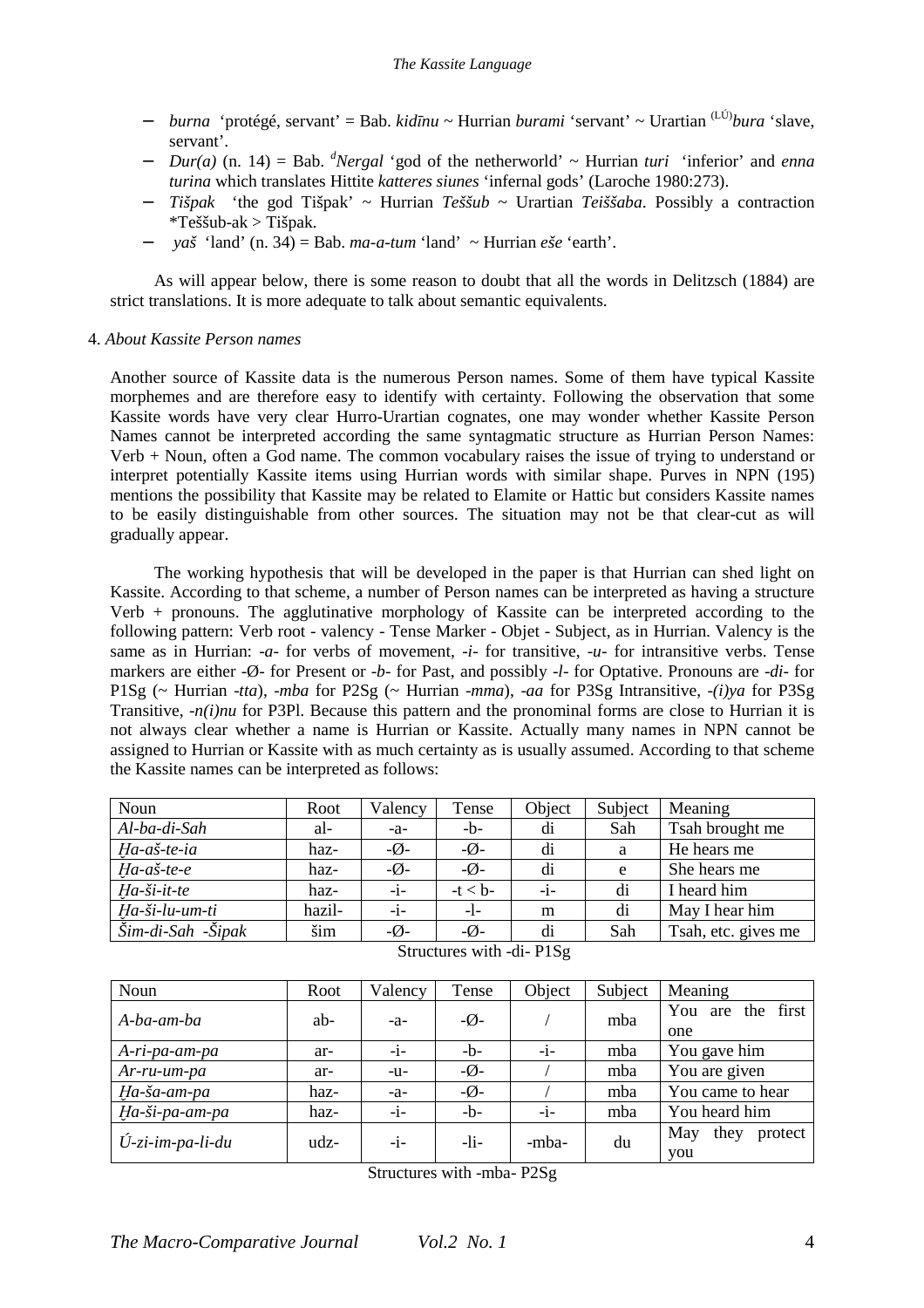| Noun                            | Root | Valency | Tense                       | Object | Subject | Meaning             |
|---------------------------------|------|---------|-----------------------------|--------|---------|---------------------|
| $A$ -pa-a-a                     | ab-  | $-a-$   | $-\emptyset$ -              |        | -a      | He is the first one |
| $A$ -ra-a-a                     | ar-  | $-a-$   | $-\emptyset$ -              |        | -a      | He comes to give    |
| $A$ -ri-be-ia, $Ar-bi$ - $(ia)$ | ar-  | $-i-$   | $-h$ -                      | $-1-$  | -a      | He gave him         |
| $Ar$ -pu-ia                     | ar-  | $-u-$   | $-h$ -                      |        | -a      | He has been given   |
| $A$ -ri-ia                      | ar-  | $-i-$   | $-\emptyset$ -              | $-i-$  | -a      | He gives him        |
| Ha-ši-ia                        | haz- | $-i-$   | $-\boldsymbol{\emptyset}$ - | -nnu-  | -a      | He hears them       |
| <sup>†</sup> Ha-ši-in-nu-ia     | haz- | $-i-$   | $-\boldsymbol{\emptyset}$ - | $-i-$  | -a      | He hears him        |
| $\overline{f}$ Ši-ma-a-a        | šim- | $-a-$   | $-\boldsymbol{\emptyset}$ - |        | -a      | She comes to give   |
| $\check{S}$ <i>i</i> -mi-ia     | šim- | $-i-$   | $-\boldsymbol{\emptyset}$   | $-i-$  |         | He (or she) gives   |
|                                 |      |         |                             |        | -a      | him                 |
| $\hat{U}$ -zi-ia                | udz- | $-i-$   | $-\emptyset$ -              | $-i-$  | -a      | He protects him     |
| $U$ -zi-bi-ia                   | udz- | $-i-$   | $-h$ -                      | $-i-$  | -a      | He protected him    |

Structures with -a- P3Sg 'he' (?)

| Noun                          | Root | Valency          | Tense            | Object | Subject | Meaning          |
|-------------------------------|------|------------------|------------------|--------|---------|------------------|
| $Ha-a\check{s}$ -te-e         | haz- | $-\varnothing$ - | $-\mathcal{O}$ - | d1     | e       | She hears me     |
| $\check{S}$ <i>i</i> -im-te-e | šim- | -1-              | $-\varnothing$ - | -di-   | -e      | She protects me  |
| $U$ -zi-e                     | udz- | $-1-$            | $-\varnothing$ - | -1-    | -e      | She protects him |

Structures with -e- P3Sg 'she' (?)

| Noun                             | Root | Valency | Tense          | Object | Subject | Meaning           |
|----------------------------------|------|---------|----------------|--------|---------|-------------------|
| $A$ -re-en-nu, $A$ -ri-in-nu     | ar-  | $-i-$   | $-\emptyset$ - | $-i-$  | -nnu    | They give him     |
| A-ri-im-ni-nu, A-ri-im-<br>mu(?) | ar-  | $-i-$   | $-m < b$ -     | -i-    | -ninu   | They gave him     |
| ${}^{f}$ Ha-ši-ib-ni-nu          | haz- | $-1-$   | $-b-$          | $-i-$  | -ninu   | They heard her    |
| Ha-ši-in-na                      | haz- | $-i-$   | $-\emptyset$ - | $-i-$  | -nna    | They hear him     |
| Ki-in-na-an-ni                   | ki-  | $-i-$   | $-\emptyset$ - | -nna-  | -nni    | They Verb(?) them |

Structures with -n(i)nu, -nna P3Pl

Hurrian (attested) and Kassite (hypothetical) can be compared in the following table:

|                  | Hurrian                           | Kassite                               |
|------------------|-----------------------------------|---------------------------------------|
| P1Sg             | -tta (Intr.) -aw $(Tr.)$          | -ti, -di                              |
| P2Sg             | $-mma$ , $-b$                     | -mba, -mma                            |
| P3sg             | $-(i)$ -a                         | $-(i)$ -a (Masc.), $-(i)$ -e/i (Fem.) |
| P <sub>1P1</sub> | -tilla (Intr.) -awša (Tr.)        | nta $(?)$                             |
| P <sub>2P1</sub> | -abba (Intr.), $-\xi \xi u$ (Tr.) | $\check{\mathbf{s}}(?)$               |
| P3P1             | -lla $(Int.)$ , -tu, -ta $(Tr.)$  | -nna $(Obj.), -nni, -nu$              |

It seems that Kassite had a rather clear distinction between feminine and masculine forms for P3, which is not attested in Hurrian. This point was once discussed in Speiser (1943) as regards the ending -*b* in Hurrian, but Speiser concluded negatively. Kassite seems to be more consistent, even though not absolutely consistent in contrasting -a with -e/i. A number of other formatives -*ta*, -*tu*, -*hi*, *še* and -*ri* attested in Hurrian may also exist in Kassite but they are so infrequent or poorly integrated in potential paradigms that it is hard to reach any conclusion. Other unclear formatives are -k(k)- and - (z)z-. It is very unclear if they are clitics of pronominal or similar nature or independent lexical forms. It can also be noted that Kassite seems to use the same pronominal forms for Transitive or Intransitive diathesis contrary to Hurrian, which has two sets of pronouns.

Examples of -š- as second "apparent" formative:

*Ar-ša-an-ta* '(?)' NPN (203). *Ip-pa-ši-bar-hu* '(?)' Clay (2009:36, 37).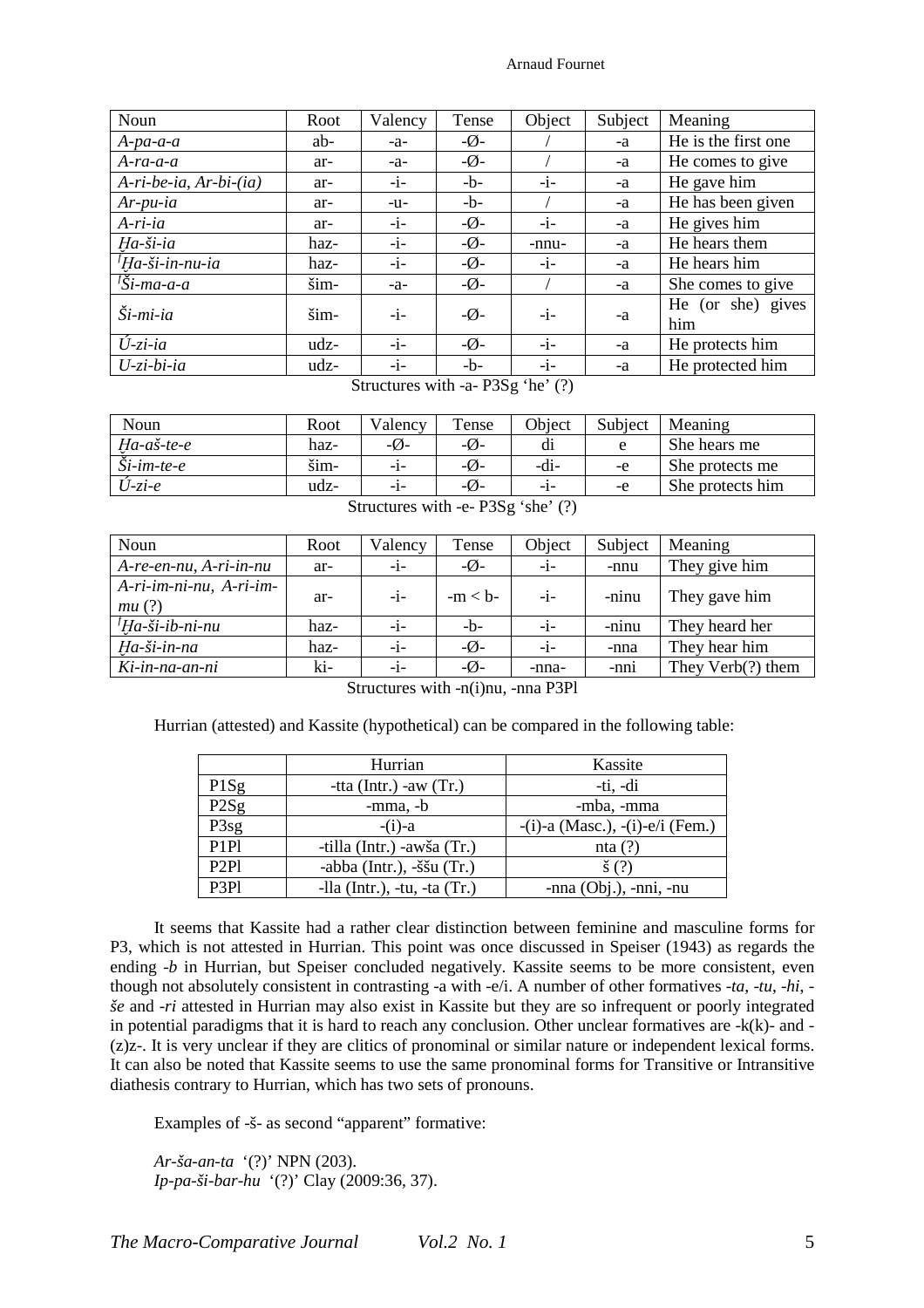*Ku-ub-ši-ia-Sah* 'Tsah Verb(?)'s (?)' Clay (2009:38). *Ku-ub-ši-nim-gir* '(?)' Clay (2009:38). *Ku-ru-uš-ni* '(?)' Clay (2009:38). *Ta-ku-ša-Ḫar-be* 'Harbe (?)' Clay (2009:37). *U-zi-ši-Sah* 'Tsah protected (?) you' Clay (2009:41).

Examples of -š- as final "apparent" formative:

*Bur-za-ra-aš* '(?)' Clay (2009: 36). *Bu-še* '(?)' Clay (2009:37). *Gan-daš* '(?)' Clay (2009:37). *Ḫar-bu-uk-šu* '(?)' Clay (2009: 37). *Ḫa-ra-ak-ši* '(?)' Clay (2009: 37). *Ka-ra-in-da-aš* '(?)' Clay (2009:37). *Ka-ra-har-da-aš* '(?)' Clay (2009:38).

This formative -*š*- seems to freely combine with Kassite forms like *Sah*, *Harbe*, etc. It also combines with the formative -*nta*: *Karai-nda-š* ~ *Ar-š-anta*. A possibility is that -*š*- represents P2Pl while *nta* is P1Pl.

Another conclusion is that Afrasian emphatics should correspond with PIE so-called voiced aspirate series rather than with the (trad.) voiced series, as the Glottalic theory proposes.

# 5. *Glossary*

It is possible to resort to the well-established combinatory procedure to test our working hypothesis against potential Kassite words and person names.

### A

- \*[ab-] 'first (?)'. *Cf*. Hurrian *abi* 'head; first' (Laroche 1980:34).
- *A-ba-am-ba* 'you are the first one (?)' NPN (198, 200-1, 243).
- *A-pa-a-a* 'he is the first one (?)' NPN (201-2).
- *A-ba-ri-du-ru-uk* 'the male one came first (?)' NPN (202). A case of -*ri* for Past (?).
- *A-be-ia* 'He verb(?)-s him' NPN (201).
- *A-bi-en-na-a-an-né-en* 'They verb(?) them' NPN (201).
- *A-bi-an-ni* 'They come to verb(?)' NPN (201).
- *A-bi-ha-ri* '(?)' Clay (2009:37).
- \*[ag-] '(?)'. *Cf*. Hurrian *ag* 'to lead' (Laroche 1980:36).
- $A-ki-be-(e)-i$  'She brings you (?)' NPN (198).
- *A-ki-a-a-an-ni* 'They bring him (?)' NPN (198).
- *A-ki-ia* 'He brings him (?)' NPN (198).
- *A-ki-ib-ba-šá-ah* 'Tsah brings you (?)' NPN (198).
- $f_{A-gi\text{-}im\text{-}ni\text{-}nu}$  'They brought her (?)' NPN (198).
- *A-gu-um* '(?)' Clay (2009:36). This name does not fit the usual bi-morphemic pattern. NPN (198) is of no clear avail.
- *Aq-ri-ia-aš* 'he leads the lands (?)' Clay (2009:36, 37). *Cf*. Hurrian *ag* 'to bring, to lead' (Laroche 1980:36).
- $*$ [a $\gamma$ -] '(?)'. Possibly not a verb because of the absence of valency.
- *Ah-ha-ar-pa* 'Harba (= Enlil) is (?)' NPN (198).
- *Ak-mu-ul* '(?)' Clay (2009:36). Attested in *Bur-ru-ak-mu-ul* 'strong is Akmul (?)'. Cf. *Kamulla*.
- \*[al-] '(?)'. *Cf*. Hurrian *al* '(1) to bring near to, (2) to speak' (Catsanicos 1996).
- *A-li-ib-bi-ia* 'He brings you (?)' NPN (199).
- *A-al-li-ia* 'He brings him (?)' NPN (199).
- \*[al-b-] '(?)'. *Cf*. Hurrian *al* '(1) to bring near to, (2) to speak' (Catsanicos 1996).
- *Al-ba-di-Sah* 'Tsah brought me (?)' Clay (2009:36).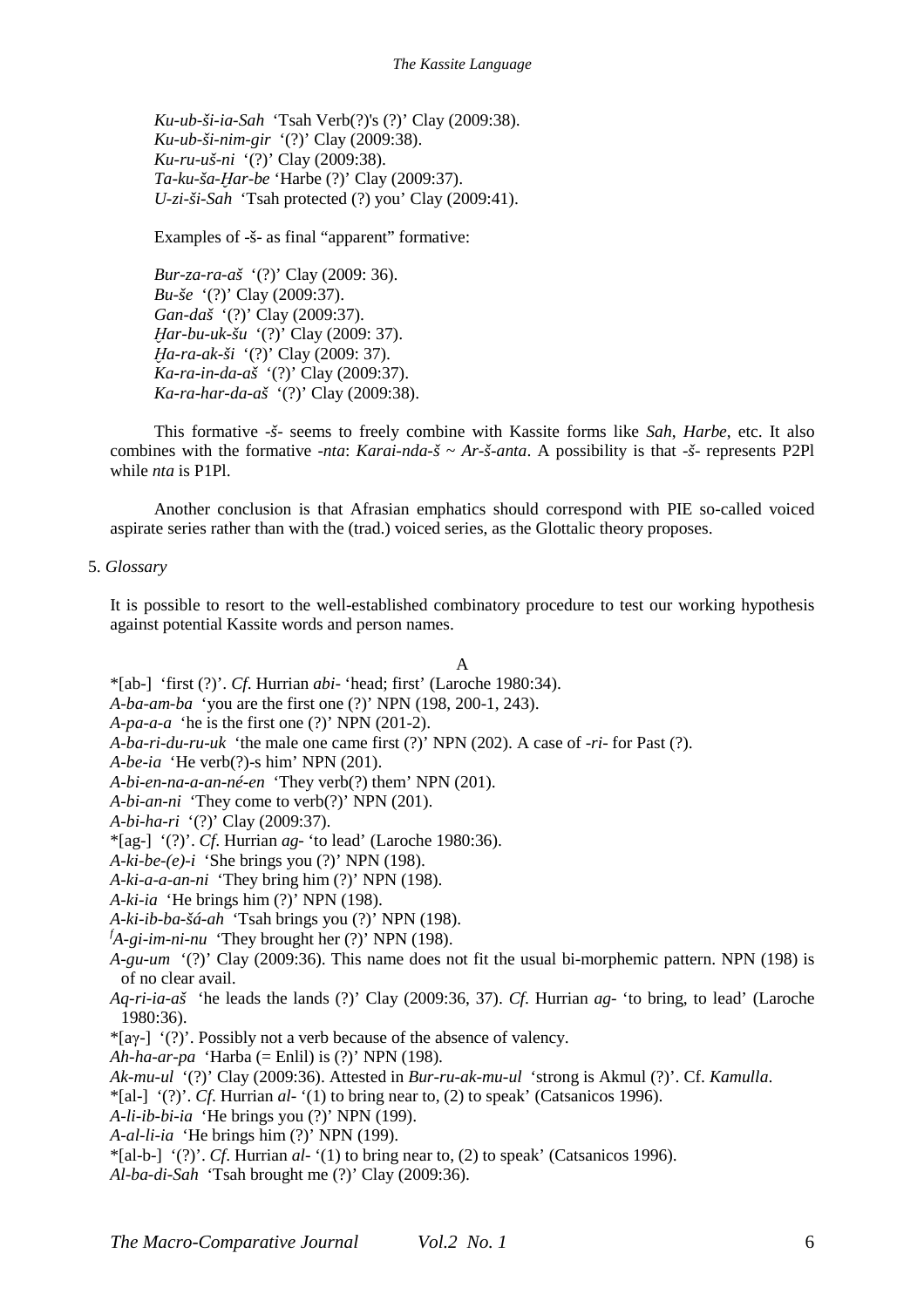*Al-ba-da* '(?)' Clay (2009:36).

- *Al-ban* '(?)' Clay (2009:36). Attested in *Bur-ra-al-ban* 'strong is Alban (?)'. NPN 199 mentions a suggestion that  $Alp$ - may be <sup>d</sup>GUD.
- *Am-ba-ru* '(?)' Clay (2009:36).
- \*[amm-] '(?)'. *Cf*. Hurrian *amm* 'to reach, come close to' (Catsanicos 1996). Cf. *em*-.
- *<sup>f</sup>Am-mi-na-i-e* 'She (?)' NPN (200).
- \*[ar-] '(?)'. *Cf*. Hurrian *ar* 'to give' (Laroche 1980:52).
- *A-ra-a-a* 'He comes to give (?)' NPN (203).
- $f_{A-ra-am-pa-te}$  'I give you (?)' NPN (243).
- $A-(a)-ri-ia$  'He (or she) gives him (?)' NPN (203).
- *Ar-ba-ba* 'You came to give (?)' NPN (203).
- *A-re-en-nu*, *A-ri-in-nu* 'They give him (?)' NPN (204).
- *A-ri-be-ia, Ar-bi-(ia)*, *Ar-wi-ia* 'He gave him (?)' NPN (204-5).
- *A-ri-im-mu* 'They gave him (?)' NPN (204).
- *A-ri-im-ni-nu* 'They gave him (?)' NPN (204).
- *A-ri-ki-im-re*, *A-ri-ki-ir-me* 'He gives freedom (?)' NPN (203).
- *A-ri-lu-um-ti*, *Ar-ru-um-ti* 'I gave him (?)' NPN (204). *Cf*. *A-ri-il-lu*.
- *A-ri-pa-am-pa* 'You gave him (?)' NPN (204, 243).
- *Ar-mi* 'He gave (?)' Clay (2009:36).
- *Ar-ša-an-ta* 'we give you (?)' NPN (203).
- *Ar-ru-um-pa* 'You have been given (?)' NPN (205).
- *A-ru-ú-na* 'They are given (?)' NPN (236).
- $a\check{\sigma}$ -*lul-u* (n. 29) = Bab. *pap-pu-ú* 'adoptive child'.
- *áš-rak* (n. 35) = Bab. *mu-du-ú* 'wise'.
- \*[ast-] 'woman (?)'. Should be a verb according to the apparent morphological paradigm but the phonetic connection is with Hurrian *ašti* 'woman' (Laroche 1980:62). The apparent valency is hard to handle if the root is a noun.
- *<sup>f</sup>Aš-ta-a-a* 'She is a woman (?)' NPN (206). *<sup>f</sup>A-za-a-a* NPN (208).
- *<sup>f</sup>Aš-te-e-a* 'She made her a woman (?)' NPN (206). *<sup>f</sup>Az-zi-ia* NPN (208). *<sup>f</sup>A-(a)-ze, <sup>f</sup>A-(a)-az-ze-(e)* NPN (208).
- $f_{\text{A}}\tilde{s}$ -te-en 'She is the woman (?)' NPN (206).  $f_{\text{A-ze}}(e)$ -na NPN (208).
- *<sup>f</sup>Aš-du*, *<sup>f</sup>Aš-du-ia, <sup>f</sup>Aš-du-a-a* 'She is made a woman (?)' NPN (206).
- *<sup>f</sup>A-zu-e, <sup>f</sup>A-zu-ia* NPN (208).
- *<sup>f</sup>Aš-du-a-an-ti* '(?)' NPN (206). *<sup>f</sup>A-zu-an-ti* NPN (208).
- *<sup>f</sup>A-zu-a-ni* '(?)'NPN (208).
- $f_A$ š-du-un-na-a-a <sup>*'*</sup>They are made women (?)' NPN (206).  $f_A$ -zu-un-na-a-(a) NPN (208).
- $f_A$ -zu-li 'May she be a woman (?)' NPN (208).
- \*[at-] 'father (?)'. Should be a verb according to the apparent morphological paradigm but the phonetic connection is with Hurrian *attai* 'father' (Laroche 1980:63). The apparent valency is hard to handle if the root is a noun.
- *At-ta-a-a* 'He is father (?)' NPN (207).
- *At-ti-ia* 'He made him father (?)' NPN (207).
- *Ad-du-ia* 'He is (made) father (?)' NPN (207).
- *At-ta-nu* 'They are fathers (?)' NPN (207).
- \*[ats-] see \*[ast-].
- $*$ [asm-] '(?)' NPN (206).
- $f_{A\check{S}}$ *-mu-un-na-a-a* 'She Verb(?) them' NPN (206, 237).

### B

- \*[ba-] '(?)'. *Cf*. Hurrian *pa-, ba-* 'to build'.
- *Ba-a-a, Pa-a-a* '(?)' NPN (242).
- \*[badar] 'bull (?)' Clay (2009:36). *Cf*. Hurrian *pedari* 'bull' (Laroche 1980:199).
- *Dub-zi-ba-dar* 'the bull is strong (?) or strength' Clay (2009:36).
- \*[ban] '(?)' Clay (2009:36). *Cf*. Hattic *ben* 'child' (Soysal 2004:301). Possibly a wanderwort of Semitic origin.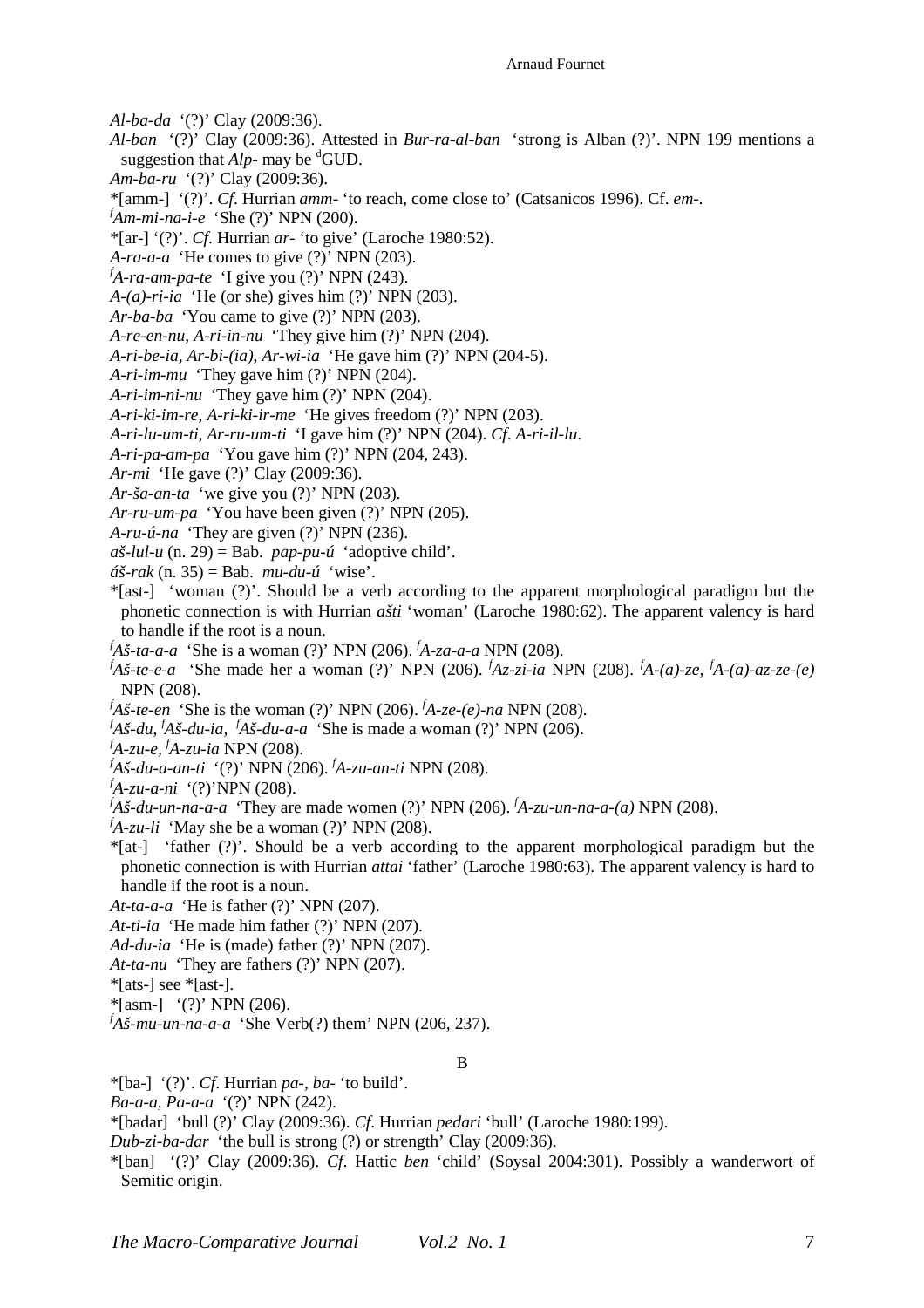- *Kar-zi-ban* '(?)' Clay (2009:36).
- *Dub-zi-ban* 'The child is strong (?) or strength'. Clay (2009:36).
- \*[baratas] '(?)' Clay (2009:36).
- *Kar-zi-ba-ra-ta-aš* '(?)' Clay (2009:36). The parsing is hard to figure out.
- *Ba-ar-hu* (n. 37) = Bab. *qaqqadu* 'head'. *Cf*. Hurrian *pahi* 'head' (Laroche 1980:60) with loss of -r- (?).
- *Bar-hu* '(?)' Clay (2009:36).
- *Bar-hu-i-lu-wa* '(?)' Clay (2009:36).
- *Ba-aš-hu* (n. 37) = Bab. *ilu* 'god'. *Cf*. Hurrian *ašhu* 'high' (Laroche 1980:60), Hattic *wašhap* 'Götter(schaft)' (Soysal 2004:322).
- Bugaš 'a god (?)' Clay (2009:36).
- *Gu-za-ar-zar-Bu-ga-aš* '(?)' Clay (2009:36). Very strange initial formative(s).
- *Ku-nin-di-Bu-ga-aš* 'Bugaš made me kneel (?)' Clay (2009:36).
- *Bu-ga-aš* 'Bugaš (?)' Clay (2009:36). Apparently attested as a name.
- \*[bur-] 'strong (?)'. *Cf. pur*-. *Cf*. Hurrian *buru* 'strong'.
- *Bur-ra-Al-ban* 'Alban is strong (?)' Clay (2009: 37).
- *Bur-ra-bar-hu* 'His (?) head is strong (?)' Clay (2009: 36).
- *Bur-ra-Har-be* 'Harbe is strong (?)' Clay (2009: 37).
- *Bur-ra-<sup>d</sup> La-gu-da* 'Laguda is strong (?)' Clay (2009: 37).
- *Bur-ra-Mi-ni-zi-ir* '(?) is strong (?)' Clay (2009: 37).
- *Bur-ra-Sa-li* (?) is strong (?)' Clay (2009: 37).
- *Bur-ra-Ši-ik-me* '(?) is strong (?)' Clay (2009: 37).
- *Bur-ra-Šu-hur* '(His) Life (?) is strong (?)' Clay (2009: 37). Apparently not theophoric.
- *Pur-ra-<sup>d</sup> Tišpak* 'Tišpak is strong (?)' NPN (247).

*Bur-ru-Ak-mu-ul* 'strong is Akmul (?)' Clay (2009:36, 37). Cf. *Kamulla*.

- *Bur-te-Šu-gab* 'Šugab makes me strong (?)' Clay (2009:37).
- *Bur-za-an-di* '(?)' Clay (2009: 36).
- *Bur-za-ra-aš* '(?)' Clay (2009: 36).
- \*[buri-] 'lord' = Bab. *bēl*. Segmented from *Buri-yaš* and the gloss *yaš* (n. 34) = Bab. *ma-a-tum* 'land'. Variant *ubri*-. *Cf*. Hurrian *ewri*, *erbi*- (Laroche 1980:85) and the probable loanword Georgian *ivri* (from Hurro-Urartian).
- *Bur-ia-aš* 'lord of the lands' Clay (2009:36, 37), NPN (247). Variants *ub-ri-ia-aš* and *bu-ra-ri-ia-aš*.
- *Bu-ri-ia-a-zi* 'I am the lord of the lands (?)' Clay (2009:36). With - $\check{t}$ ti > -zi.
- \*[burna] 'protégé, servant' = Bab. *kidīnu*. Also written *Bu-na-* and *Burra*-. *Cf*. Hurrian *burami* 'servant' (Neu 1988).
- $Bu(r)$ -na-Bur-ia-aš = Bab. *Ki-din-[bēl-mātāt]i* 'servant of the Lord of the lands' Clay (2009:36).
- *Bur-na-Addu* 'servant of Addu' Clay (2009:36).
- $*$ [bu-]  $'(?)'.$
- *Bu-še* '(?)' Clay (2009:37).
- *Bu-ut-tu-ri* '(?)' Clay (2009:37). *Cf. Dur*-.

# D

- da-ka-aš (n. 18) = Bab. *ka-ka-bu* 'star'. *Cf.* <sup>*d*</sup>ta-ga-an and *ta-ga-ru-wa-a-i* in (Laroche 1980:249) without translation.
- *da-gi-gi* (n. 19) = Bab. *ša-mū* 'sky'. *Cf*. *da-ka-aš* and *harbe.*
- \*[dan-] '(?)'. *Cf*. Hurrian *tan* 'to do' (Laroche 1980:254).
- *Ta/Da-an-na-taš-ši* '(?)' NPN (262).
- *f Ta-an-na-az-zi-ri-iz-za* '(?)' NPN (262). Also *<sup>f</sup> Za-an-na-az-zi-ri-iz-za*.
- \*[daspi-] '(?)' Clay (2009: 37). *Cf*. Laroche (1980: 259).
- \*[dun-] '(?)' Clay (2009:37). Apparently a noun. *Cf*. Hurrian *dun* 'to win, overpower' (Catsanicos 1996).
- *Kar-dun-ia-aš* '(?)' Clay (2009:37).
- \*[dup] 'strong (?)' Clay (2009:36). *Cf*. Hurrian *tuppi* 'strong' (Laroche 1980:272).
- *Dub-zi-ban* 'The child is strong (?)' Clay (2009:36).
- *Dub-zi-ba-dar* 'The bull is strong (?)' Clay (2009:37).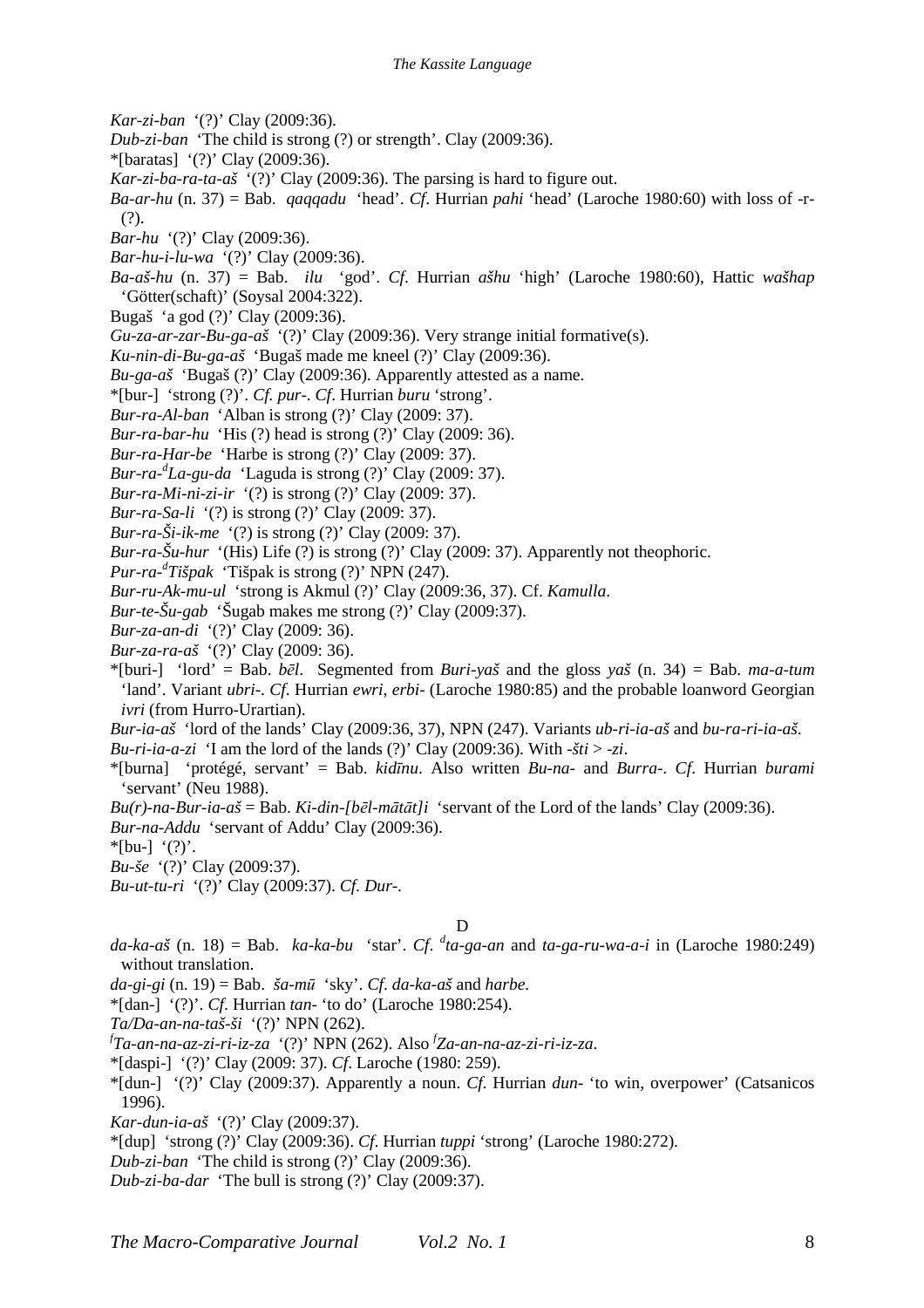- Dur(a) (n. 14) = Bab.  $^{d}$ *Nergal* 'god of the netherworld'. *Cf*. Hurrian *turi* 'inferior' and *enna turina* = Hittite *katteres siunes* 'infernal gods' (Laroche 1980:273), *du-ú-r°* 'to go down' (Catsanicos 1996). *Tu-ra, Du-ra* '(?)' NPN (269).
- *Du-ra-a-a* '(?)' NPN (269).
- \*[durug] attested in *A-ba-ri-du-ru-uk* 'the male one came first (?)' NPN (202, 270 with another segmentation). *Cf*. Hurrian *turuhi* 'male, man' (Laroche 1980:274).
- \*[duγ-] '(?)'.
- *Du-ha-a-a* 'He comes to verb(?)' NPN (268).
- *Du-he-ia* 'He verb(?)-s him' NPN (268).

E

- *Ellil* 'the god Enlil'. A borrowing from Sumero-Akkadian. Appears in *Verb-Ellil* names. Not attested as first element.
- *e-me* (n. 37) = Bab. *a-ṣu-ú* 'to go out'. *Cf*. Hurrian *amm* 'to arrive at, reach' (Catsanicos 1996). *Cf*. *amm*-.
- ${}^fE$ -me-na<sup>·</sup>They made her arrive (?)' NPN (209).
- ${}^fE$ -mu-ia 'She has arrived (?)' NPN (209).
- *en-* 'to rejoice'. *Cf*. Hurrian *an* 'to rejoice' (Catsanicos 1996).
- *E-en-ti* 'I rejoice (?)' NPN (210).
- ${}^{f}E\text{-}en\text{-}ti\text{-}u$  'I rejoiced (?)' NPN (210).
- *ez-* 'to go (?)'. *Cf*. Hurrian *it* 'to go, run' (Laroche 1980:128, 130).
- ${}^fE$ -ez-ni-ia 'She drove them (?)' NPN (212).
- *E-zu-ú-a* 'He went (?)' NPN (212).
- $f_{\text{E-zu-i}}$  'She went (?)' NPN (213).

#### H

- *Ha-la*  $(n, 9) = Bab$ . <sup>*d*</sup>*Gula*.
- \*[xameru] (n. 32) = Bab. *šēpu* 'foot'.
- *Ḫa-me-ru* 'foot' Clay (2009:37).
- \*[xan-] 'to beget (?)'. *Cf*. Hurrian *ḫan* 'to beget' (Laroche 1980:92).
- *Ḫa-na-a-a* 'He came to beget (?)' NPN (213).
- ${}^{f}Ha$ -na-(a)-te-(e) 'I came to beget (?)' NPN (213).
- *Ḫa-ni-e* 'She begets (?) him' NPN (213).
- *Ḫa-ni-a* 'He begets (?) him' NPN (213).
- *Ḫa-ni-ú-ia*, *Ḫa-nu-ia* 'He has begotten (?)' NPN (213).
- *Ḫarbe* (n. 33) = Bab. *<sup>d</sup>Ellil* 'the God Ellil'. *Cf*. Hurrian *ḫawurni* 'sky' (Laroche 1980:92).  $*$ [xar-] '(?)'.
- *Ḫar-bi-Ši-pak* '(?)' Clay (2009: 37).
- *Ḫar-bu-uk-šu* '(?)' Clay (2009: 37).
- *Ḫar-dašpi* '(?)' Clay (2009: 37).
- *Ḫa-ra-ak-ši* '(?)' Clay (2009: 37).
- \*[xaz-] 'to hear (?)'. *Cf*. Hurrian *haš* 'to hear' (Laroche 1980:95).
- *Ḫa-ša-am-pa* 'You came to hear (?)' NPN (214, 243).
- *Ḫa-aš-har-ba* 'Enlil hears (?)' NPN (214).
- *Ḫa-aš-te-ia*, *Ḫa-aš-te-e* 'He / She hears me (?)' NPN (214-5).
- *Ḫa-ši-ia* 'He hears him (?)' NPN (214).
- *Ḫa-ši-in-na* 'They hear him (?)' NPN (214).
- $^{f}$ *Ha-ši-ib-ni-nu* 'They heard them (?)' NPN (214).
- $f_{Ha-Si-in-nu-ia}$  'She hears them (?)' NPN (214, 240).
- *Ḫa-ši-it-te* 'I heard him or her (?)' NPN (214).
- *Ḫa-ši-lu-um-ti* 'May I hear him (?)' NPN (214).
- *Ḫa-ši-pa-am-pa* 'You heard him (?)' NPN (214).
- ${}^{f}$ *Ha-šu-un-na-a-a* 'She hears them (?)' NPN (215).
- $*$ [xazm-ar-]  $'(?)'.$
- *Ḫaš-ma-a-bu* '(?)' Clay (2009:37).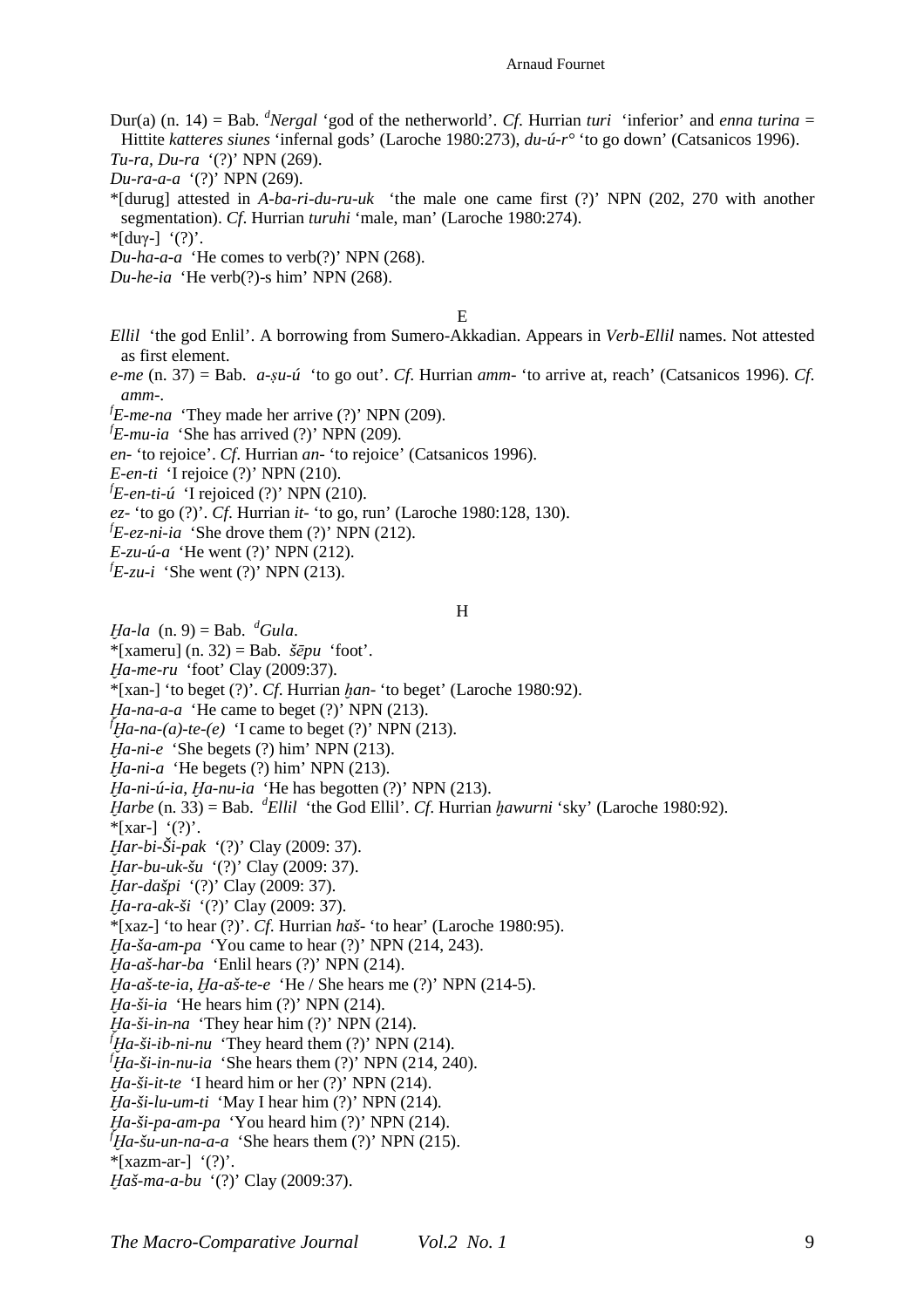*Ḫaš-ma-har-be* '(?)' NPN (214), Clay (2009:37). *Ḫaš-mar-Gal-du* '(?)' Clay (2009: 37). Unclear segmentation.  $*$ [xid-] '(?)'. *Ḫi-ti-im-pa* 'You Verb(?) him' NPN (217).  $*$ [xu-] '(?)'. *Ḫu-ta-a-a* 'He Verb(?) me' NPN (218). *Ḫu-tan-na* 'They Verb (?) me ' NPN (218). *Ḫu-ti-ia* 'He Verb (?) me ' NPN (218). *Ḫu-um-pa* 'You Verb(?)' NPN (217).  $*$ [xub-] '(?)'. *Ḫu-bi-ta-a-a* 'He Verb(?) me' NPN (218). *Ḫu-bi-ta-ia* 'He Verb(?) me' NPN (218). \*[xumur-] '(?)'. *Cf*. (Laroche 1980: 113): 'to be bright' is a possibility. *Cf*. Catsanicos (1996): *hummi* 'fire, hearth'. *Ḫu-mur-bi-ia-Sah* 'Tsah verb(?)-ed him (?)' Clay (2009:36, 37).  $*$ [xus-]  $'(?)'.$ *Ḫu-uš-ši-Gal-du* '(?)' Clay (2009: 37). *Ḫu-uš-ši-Gal-zu* '(?)' Clay (2009: 37). Same as above (?). I \*[-i, -iya] 'he, she' (?). *Cf*. Hurrian *iya* (Laroche 1980:118). Suffixed to a transitive verb.  $*$ [il-] '(?)'. A verb ? *f I-li-im-na-a-a* 'He Verb(?)-ed them' NPN (219). *Il-lu-ia* 'He Verb(?)' NPN (219). *i-lu-lu* (n. 20) = Bab. *šamū* 'sky, heaven' Clay (2009:37). \*[indas-]  $'(?)'$ . To be parsed -i-nda-š  $(?)$ . *Ka-ra-in-da-aš* '(?)' Clay (2009:37).  $*$ [indz-] '(?)'. A verb ? *In-zi-te* '(?)' NPN (220). \*[ip-s-] '(?)'. *Cf.* Hurrian *ipš-* (Laroche 1980:123). *f Ip-pa-a-i-tum* '(?)' Clay (2009:36, 37). *Ip-pa-e-a* '(?)' Clay (2009:36, 37). *Ip-pa-Bur-ia-aš* '(?)' Clay (2009:36, 37). *Ip-pa-Mar-duk* '(?)' Clay (2009:37). *Ip-pa-ši-bar-hu* '(?)' Clay (2009:36, 37).

- $*$ [its-] '(?)'. A verb ?
- *Iz-zi-ia* 'He Verb(?)-s him' NPN (221).
- *Iz-zu-ú-ia* 'He Verb(?)-ed' NPN (221).
- $*$ [iz-] '(?)'. A verb ?
- *I-ša-a-a* 'He comes to Verb(?)' NPN (220).
- *Iš-bi-U-la* 'The child Verb(?)-ed' Clay (2009:38).
- *Iš-ti-Sah* 'Tsah Verb(?)'s me' Clay (2009:38).
- $*[ga-]$  '(?)'.
- *Ga-a-a* 'He comes to Verb(?)' NPN (222).
- *Ga-in-na-ni* 'They Verb(?) him' NPN (222).
- *Ga-in-nu-ia* 'He Verb(?)-s them' NPN (222).
- *Gab-Bur-ia-aš* '(?)' Clay (2009:36, 37).
- *Gab-kas-kas* '(?)' Clay (2009:37, 38). <s> may be <š>.
- *Gab-kas-kas* '(?)' Clay (2009:37, 38). <s> may be <š>.
- *Gab-mar-ta-aš* '(?)' Clay (2009:37).
- *Gab-ni-il-la* '(?)' Clay (2009:37). The segmentation is unclear. *Cf. ta-ni-il-la*.
- *Gab-<sup>d</sup> Šu-qa-mu-na* 'Šiga(b)-muna verb(?)-ed' Clay (2009:37). Unclear -*(m)u-na* formative.

K, G

\*[kad-] 'to say (?)' NPN (224). *Cf*. Hurrian *kad*- 'to say' (Laroche 1980:240).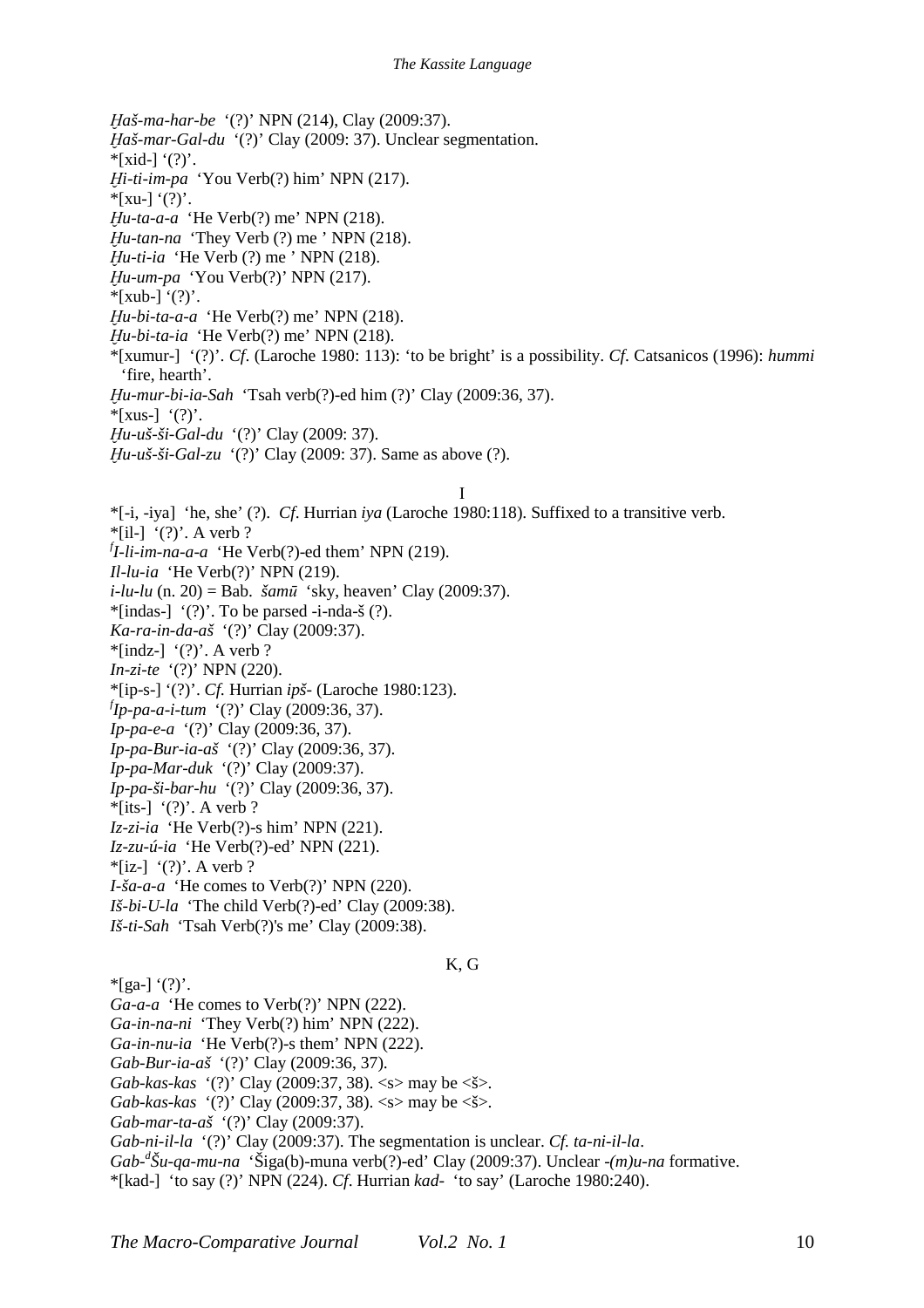*Qa-ta-a-a* 'He comes to say (?)' NPN (224).

- \*[gadi-] 'king (?)'. *Cf*. Hattic *katti* 'king' (Soysal 1980:287).
- *U-lam-ga-di-di* '(I am) the son of the king (?)' Clay (2009:37).
- \*[kadašman-] (n. 39) = Bab. *tu-kul-tum* 'to trust, believe (?)' NPN (247), Clay (2009:38). *Cf*. Hattic *šama(n)* '[etwa] (an)-hören' (Soysal 2004:307).
- *Ka-daš-man-Bur-ia-aš* = Tukul-[ti-bēl-mātāti] 'He believes in Buriaš' NPN (247), Clay (2009:37).
- *Ka-daš-man-Ellil*/*-Ḫarbe*/*-Šipak*/*-Sah*/*-Turgu* 'He believes in Enlil, Ḫarbe, Šipak, Tsah, Turgu' Clay (2009:37).
- $*$ [kal-un-] '(?)'.
- *Ka-lu-un-di-Šab* '(?)' Clay (2009:38). Unclear Segmentation. Clay added a capital to *Šab* but *Di-šab* could be compared with *Teššub*.
- \*[galdu-] 'Kassite' Clay (2009:37).
- *Gal-du-ra-nu* '(?)' Clay (2009:37). The second formative -*ranu* is obscure.
- *Kamulla* 'the god Kamulla' = Bab.  ${}^d$  *Eachi>et al. *Ch. Ak-mu-ul.**
- *Tak-la-ku-a-na-Ka-mul-la* '(?)' Clay (2009:38).
- \*[gandas-] '(?)'. Possibly related to *gadi* 'king (?)'.
- Gan-daš '(?)' Clay (2009:37).
- \*[kar-]  $'(?)'$  Clay (2009:36), NPN (223). Apparently a verb.
- *Ka-ra-har-da-aš* '(?)' Clay (2009:38).
- *Ka-rak-Sah* '(?)' Clay (2009:38).
- *Ka-ra-in-da-aš* '(?)' Clay (2009:37, 38).
- *Kar-dun-ia-aš* '(?)' Clay (2009:37, 38). Clay considers *Kar* to be "perhaps Semitic".
- *Kar-zi-ban* '(?)' Clay (2009:36, 38).
- *Kar-zi-ba-ra-ta-aš* '(?)' Clay (2009:38).
- *Kar-zi-ia-ab-ku* '(?)' Clay (2009:37, 38).
- *Qa-ar-ze-ia* '(?)' NPN (223).
- *Qa-ri-ia* '(?)' NPN (223).
- *Qa-ri-i-ú* '(?)' NPN (223).
- \*[kas-] '(?)' Clay (2009:36), NPN (223). Apparently a verb. *Cf*. Soysal (2004:286).
- *Kaš-šum-bi* '(?)' Clay (2009:38).
- *Ka-aš-ti-ban* '(?)' Clay (2009:36). A phonetic variant of *Kar-zi-ban* (?).
- *Kaš-ti-il*, *Kaš-til-li* '(?)' Clay (2009:38).
- *Kaš-til-ia-aš* '(?)' Clay (2009:37).
- \*[kaz-ak-] '(?)' Clay (2009:38). Apparently a verb. *Cf*. Hurrian *kašali* 'pure (?)' (Laroche 1980:138). *Ka-šak-ti-ia-an-zi* '(?)' Clay (2009:38).
- *Ka-šak-ti-Šugab* 'Šugab verb(?)'s me' Clay (2009:38).
- $*$ [ge-] '(?)'.
- *Ge-en-na-a-a* 'He Verb(?)-s them' NPN (225).
- *Ki-in-na-a-a* 'He Verb(?)-s them' NPN (227).
- *Ge-en-ni* 'They Verb(?)' NPN (225).
- *Ki-in-na-an-ni* 'They Verb(?) them' NPN (227).
- *Ki-in-ni-ia* 'He Verb(?)-s them' NPN (227).
- \*[gelz-] 'a verb of movement, to raise (?)'. *Cf*. Hurrian *kil* 'to rise, raise' (Catsanicos 1996).
- *Ge-el-ša-am-pa* 'You are raised(?)' NPN (225).
- \*[ki-b-] 'to put (?)'. *Cf*. Hurrian *ki(b)* 'to put' (Laroche 1980:145).
- *Ki-an-ni-bi* 'You come to Verb(?)' Clay (2009:38).
- *Ki-ba-a-a* 'He comes to Verb(?)' NPN (227).
- *Ki-bi-ia* 'He Verb(?)-s him' NPN (228).
- Gi-dar (n. 9) = Bab. *<sup>d</sup>Ninurta*, NIN-IB, En-maštu 'War god' Clay (2009:37). *Cf. Marattaš*.
- \*[kil-] '(?)'. *Cf*. Hurrian *kil* 'to raise, rise, hoist' (Catsanicos 1996).
- *Ki-lam-da-šu* '(?)' Clay (2009:38).
- *Ki-lam-di-Bur-ia-aš* 'Buriaš raised me (?)' Clay (2009:36).
- *Ki-lam-Sah* 'Tsah raised him (?)' Clay (2009:38).
- *Ki-la-an-di-Bur-ia-aš* 'Buriaš raised me (?)' Clay (2009:36, 38).
- *Ki-la-an-di-Marduk* 'Marduk raised me (?)' Clay (2009:38).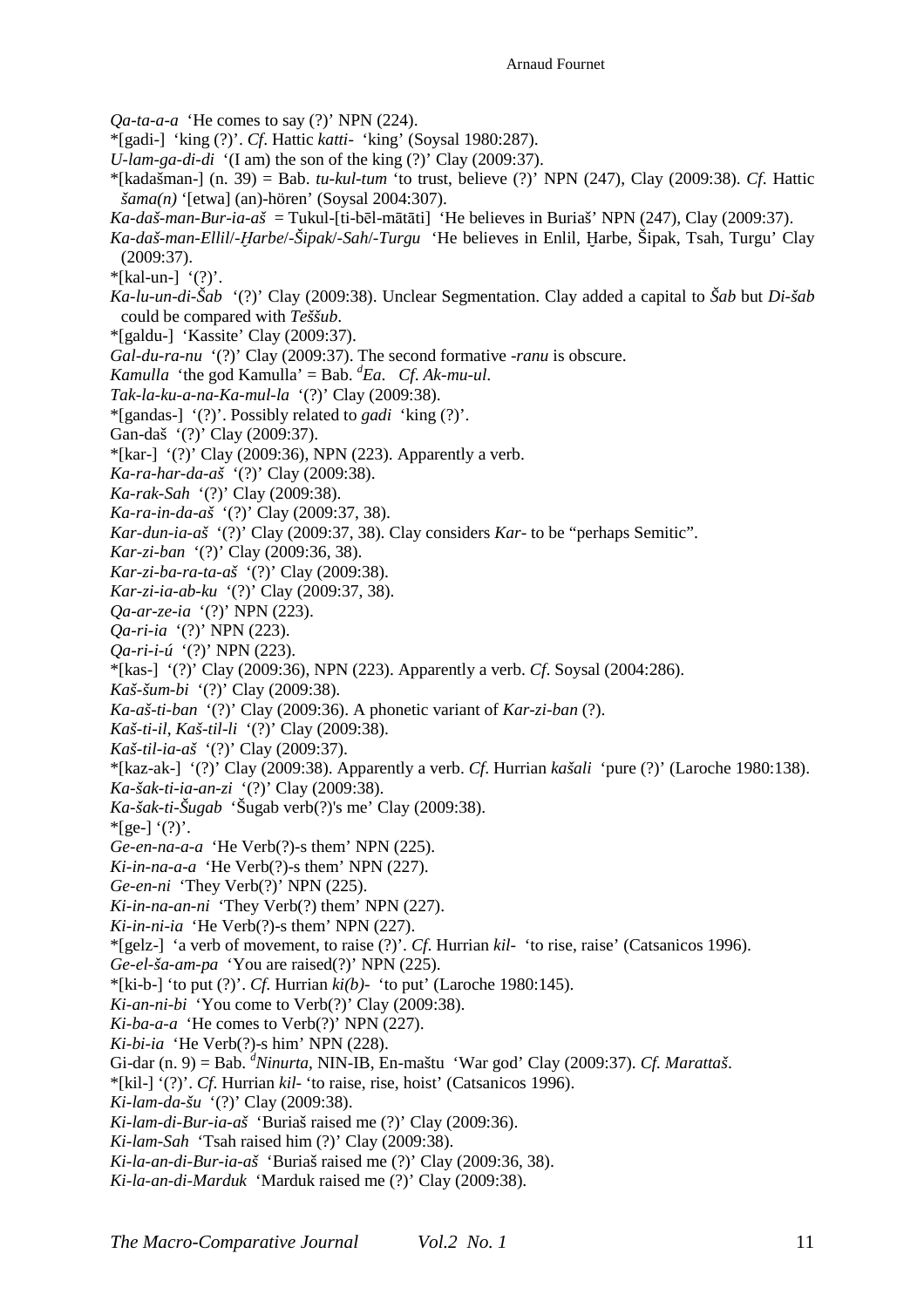*Ki-la-an-Ub-ri-ia-aš* 'Buriaš raised him (?)' Clay (2009:38). *Ki-lan-du* 'I am raised (?)' Clay (2009:38). *Ki-lan-di-Šugab* 'Šugab raised me (?)' Clay (2009:38).  $*$ [kim-] '(?)'. *Ki-mi-ia* 'He Verb(?)-s him' NPN (227).  $*$ [kits-] '(?)'. *<sup>f</sup>Ki-sa-a-a*, *<sup>f</sup>Ki-za-a-a* 'He Verb(?)-s him' NPN (228). *Ki-iz-har-pa* 'Harba Verb(?)-s' NPN (228). *Ki-iz-zir-ri* 'He Verb(?)-ed' NPN (228).  $*$ [ku-] '(?)'. *Ku-ub-ši-ia-Sah* 'Tsah Verb(?)'s (?)' Clay (2009:38). *Ku-ub-ši-nim-gir* '(?)' Clay (2009:38). *Ku-um-pa* 'You Verb(?)' NPN (229). *Ku-um-te* 'I Verb(?) him' NPN (229). *Ku-ú-a* 'He Verb(?)-ed' NPN (228). *Ku-ú-ia* 'He Verb(?)-ed him' NPN (229). *ku-uk-la* (n. 28) = Bab. *ardu* 'servant' Clay (2009:38).  $*$ [kul-] '(?)'. *Ku-la-a-a* 'He comes to Verb(?)' NPN (229). *Ku-ú-li* 'He Verb(?)-s' NPN (229). *Ku-ú-li-a-an-ni* 'They Verb(?)-ed him' NPN (229). *Ku-ul-mi-ia* 'He Verb(?)-ed him' NPN (229). \*[kun-] 'to kneel (?)'. *Cf*. Hurrian *kunz*- 'to kneel' (Catsanicos 1996). *Ku-na-ni-bi* 'You made them kneel (?)' Clay (2009:38). *Kun-ba-ti* 'I made you kneel (?)' Clay (2009:38). *Ku-ni-e-a* 'He made him kneel (?)' Clay (2009:38). *Kun-ni-gi* '(?)' Clay (2009:38). *Ku-nin-di-Bu-ga-aš* 'Bugaš made me kneel (?)' Clay (2009:36). *Ku-nun-di-Bur-ia-aš*, *Ku-nun-di-Ub-ri-ia-aš* 'Buriaš made me kneel (?)' Clay (2009:36, 38). *Ku-nu-du-Ub-ri-ia-aš* 'Buriaš made me kneel (?)' Clay (2009:36, 38). *Ku-un-da-aš-pi* '(?)' Clay (2009:37, 38). \*[kund-] '(?)'. *Cf*. *kun*-. *Ku-un-ta-nu* 'They come to Verb(?)-s' NPN (230). *<sup>f</sup>Ku-un-ti-e-en* 'They Verb(?) her' NPN (230).  ${}^f$ *Ku-un-ti-(i)-e* 'She Verb(?)-s' NPN (230).  ${}^{(f)}$ *Ku-un-du-ú-ia* 'He or she is Verb(?)-ed' NPN (230).  $*$ [kur-] '(?)'. *Ku-ur-me-ia* 'He Verb(?)-ed him' NPN (230). *Gu-ur-pa-za-ah* 'Tsah Verb(?)-s you' NPN (276). *(d)Ku-ri-Gal-zu* '(?)' Clay (2009:37, 38). *Ku-ru-uš-ni* '(?)' Clay (2009:38).  $*$ [kus-] '(?)'. *Ku-uš-ta-aš-pi* '(?)' Clay (2009:37, 38). *Ku-šu-ia* 'He Verb(?)-s' NPN (230).  $*$ [kut-] '(?)'. *Ku-ut-ta* 'He comes to Verb(?)' NPN (231). *Ku-ut-ta-an-ni* 'They come to Verb(?)' NPN (231). *Ku-ut-ti* 'He Verb(?)-ed' NPN (231). *Ku-ti-ia-ni* 'They Verb(?)-ed him' NPN (231). *Ku-ut-ti-in-ni* 'They Verb(?) him' NPN (231).  $*$ [kuts-] '(?)'. *Ku-za-ia* 'He comes to Verb(?)' NPN (231). *Ku-zi-in-na-an-ni* 'They Verb(?) them' NPN (231). *Ku-zi-ú* 'He Verb(?)-ed' NPN (231). *Ku-zi-lu-ia* 'May he be Verb(?)' NPN (231).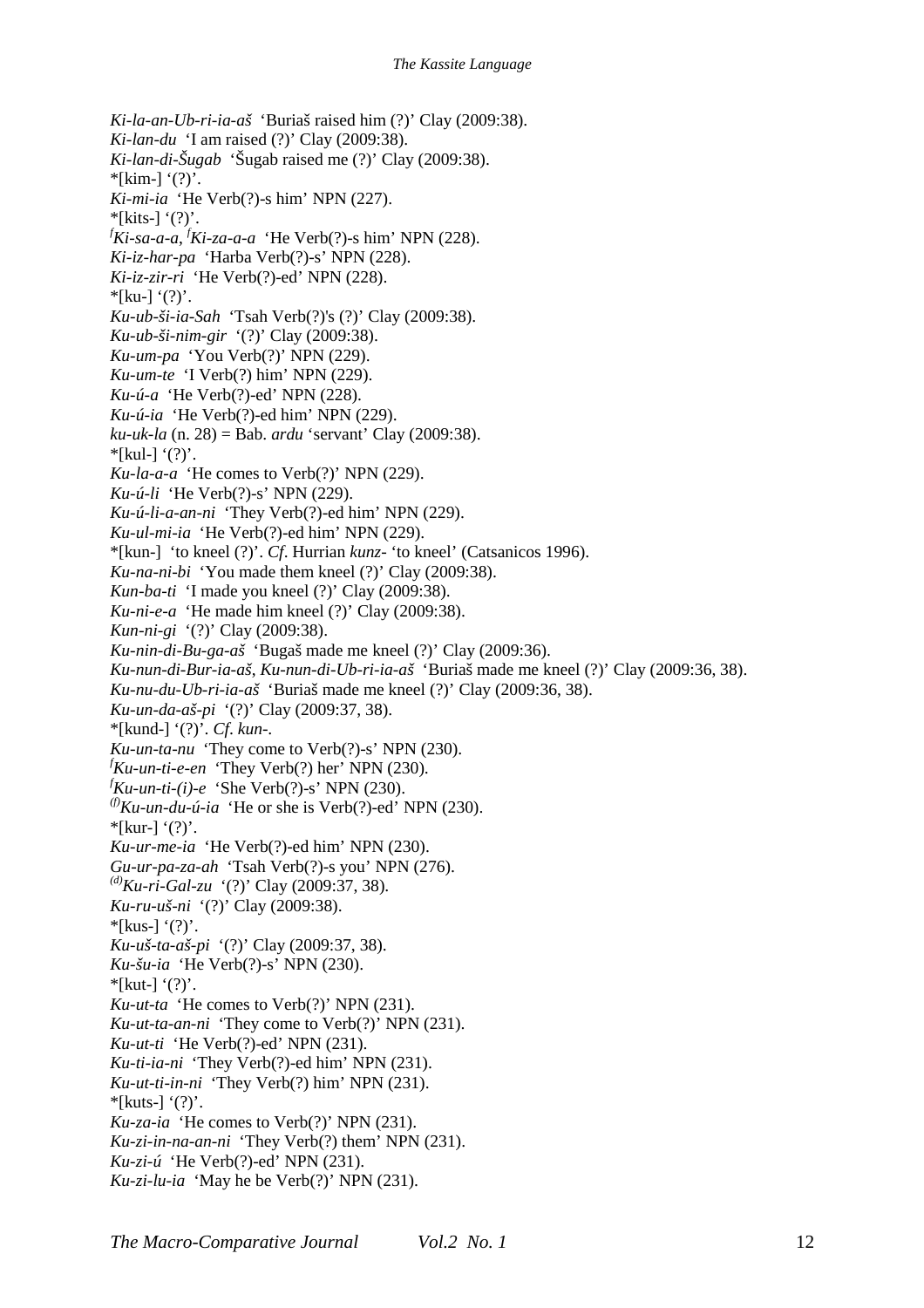*Ku-uz-zi* 'He Verb(?)-s' NPN (231). *Ku-uz-zi-ia* 'He Verb(?)-s him' NPN (231). *Ku-ú-zu* 'He is Verb(?)-ed' NPN (231).

 $*$ [kutsar-] '(?)'.

*Gu-za-ar-za-ar-Bu-ga-aš* '(?)' Clay (2009:37). *Gu-za-ar-i-lu* '(?)' Clay (2009:37).

 $*$ [ma-]  $'(?)'.$ 

M

*Ma-a-a* 'He Verb(?)-s' NPN (232).

\*[mah-] '(?)'. *Cf*. Hurrian *meḫ-* 'to stand' (Catsanicos 1996).

*Ma-hi-ia* 'He makes him stand (?)' NPN (232).

*mali* (n. 27) = Bab. *a-mi-[lu]*, *awēlu* 'man' Clay (2009:38).

*mele* (n. 26) = Bab. *ar-du* 'slave' NPN (234).

\*[man-]  $'(?)'.$ 

*Ma-nu-di-Bur-ia-aš* 'Buriaš verb(?)-s me' Clay (2009:36, 38).

*Ma-rat-taš* = NIN-IB, En-maštu 'War god' Clay (2009:38). *Cf. Gidar*.

*Mar-taš* '(?)' Clay (2009:38). *Cf. Ma-rat-taš*.

*Marduk* 'the god Marduk'. Appears in *Verb-Marduk* names. Not attested as first element.

 $*$ [mat-] '(?)'.

*Ma-ti-ia* 'He Verb(?)-s him' NPN (234).

*<sup>f</sup>Ma-at-ti-ia*, *<sup>f</sup>Ma-at-te-e-a* 'She Verb(?)-s him' NPN (234).

 $*$ [me-]  $'(?)'.$ 

*<sup>f</sup>Me-til-ia-šu*, *<sup>f</sup>Mi-it-li-ia-a-šu* '(?)' Clay (2009:37).

*meli* (n. 26) = Bab. *ar-du* 'slave' NPN (234), Clay (2009:38).

\*[mil-] '(?)'. *Cf*. Hurrian *mel* 'to chase, repel' (Catsanicos 1996).

*Me-li-Bur-ia-aš* 'Buriaš repels him (?)' Clay (2009:36).

*Mi-le-e-ma-an-ni* 'They chased him (?)' NPN (233, 235).

*Me-le-Ḫa-la* 'Ḫala repels him (?)' Clay (2009:37).

*Me-le-Ḫar-pa* 'Harbe repels (?)' NPN (234). *Cf*. *Me-li-Ḫar-be* Clay (2009:37).

*Me-le-en/em-za-ahi* 'Tsah repelled him (?)' NPN (234, 276).

 $*$ [min-] '(?)'.

*Mi-na-a-a*, *Me-na-a-a* 'He comes to Verb(?)' NPN (235).

*<sup>f</sup>Mi-ni-en-na-a-a* 'He Verb(?)-s them' NPN (235).

 $*$ [muk-] '(?)'.

*Mu-ki-ia* 'He Verb(?)-s him' NPN (235).

*Mu-ku-ia* 'He is Verb(?)-ed' NPN (235).

 $*$ [mul-] '(?)'.

*Mu-lu-ia* 'He is Verb(?)-ed' NPN (235).

 $*$ [muz-] '(?)'.

*Mu-šu-ia* 'He is Verb(?)-ed' NPN (236).

N

\*[nadz]- (n. 38) = Bab *ṣil-lum* 'shade, protection, screen'.

*Na-zi-ia* 'He protects him' NPN (238). This would suggest that the original meaning is 'to protect, cover'.

*Na-zi-bur-ia-aš* = Bab. *[Ṣil-bēl]-mātāti* 'The lord of the lands protects him (?)' NPN (247).

*Na-zi-Bu-ga-aš* 'Bugaš protects him (?)' Clay (2009:36).

\*[naγ-] '(?)'. Cf. Hurrian *naḫ*- 'to protect' (Laroche 1980:175), (Catsanicos 1996).

*Na-hu-ia* 'He is sitting (?)' NPN (237).

 $*$ [nar-] '(?)'.

*Na-ra-a* 'He comes to verb(?)' NPN (238).

*Na-ri-ia* 'He verb(?)-s him' NPN (238).

 $na-a\check{s}-bu$  (n. 30) = Bab  $ni-\check{s}u$  'life, people'.

\*[nik-] '(?)'. *Cf*. *Nikri*- (Laroche 1980:183) without translation.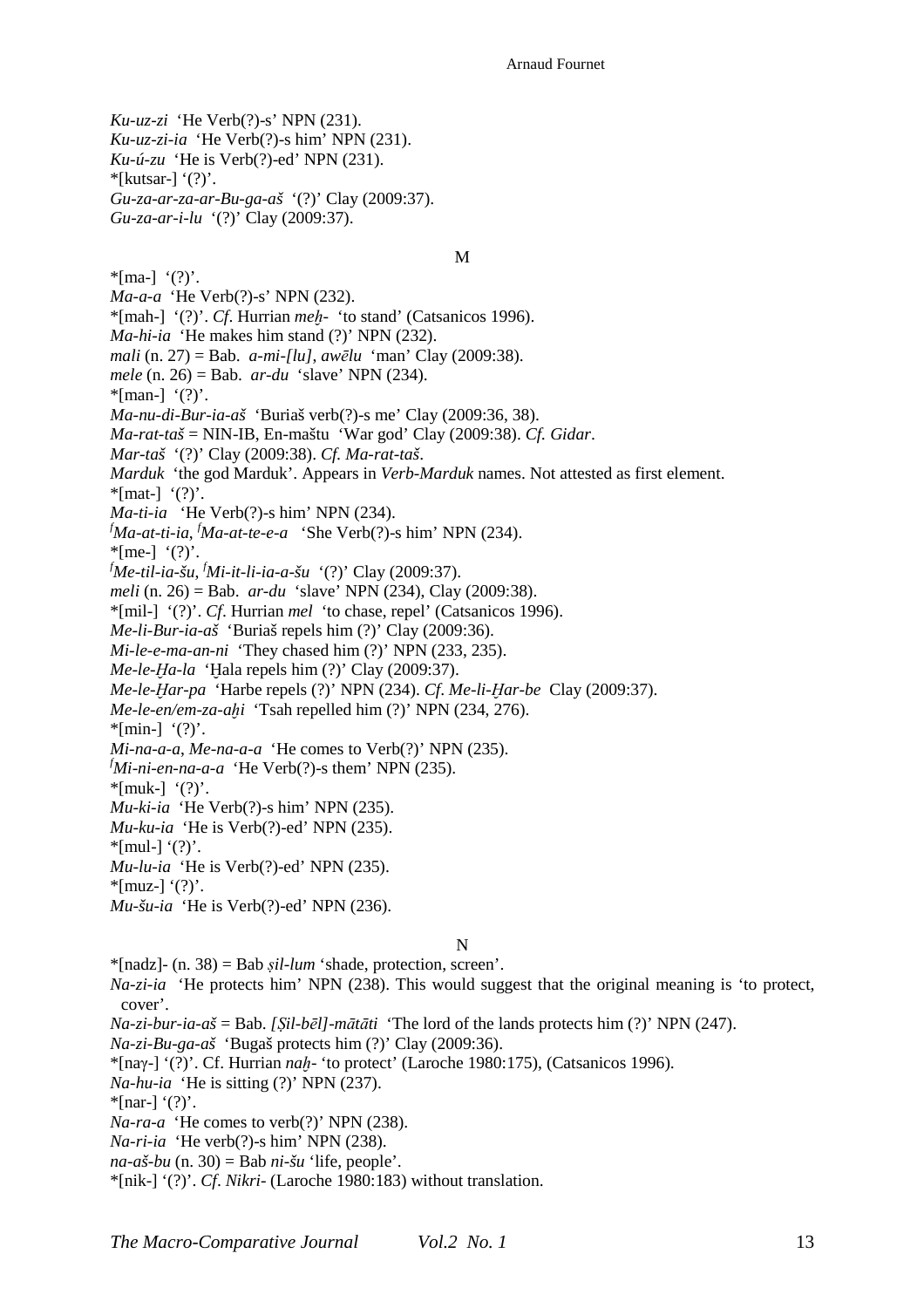*Ni-ki-ia* 'He verb(?)-s him' NPN (239).

*Ni-ik-mi-ia* 'He verb(?)-ed him' NPN (239).

 $*$ [nim-] 'to protect  $(?)'.$ 

*nim-gi-ra-ab* (n. 41) = Bab. *e-ṭe-rum* 'to protect'. This suggests that -ar- is a formative. *Cf*. Hurrian *iterative -r-*.

*nim-gi-ra-Ḫar-be* 'Harbe comes to protect (?)' Clay (2009:37).

*Ni-im-ki-ia*, *Ni-in-ki-ia* 'He protects him' NPN (239).

*Ni-in-ki-ra-ab-za-ah* 'Tsah protects (?) him' NPN (239, 276).

 $*$ [nudz-] '(?)'.

 $f_{Nu-zi-ia}$  'She Verb(?)-s him or her' NPN (241).

*Nu-uz-za* 'He comes to Verb(?)' NPN (241).

 $*$ [nuh-] '(?)'.

 $f_{\textit{Nu-hu}-(\textit{u})-ia}$  'She is Verb(?)-ed' NPN (240).

 $*$ [nul-] '(?)'.

*Nu-la-za-hi* 'Tsah comes to verb(?)' NPN ( ,276)

 $*$ [nuz-] '(?)'.

*Nu-ša-a-a* 'She comes to Verb(?)' NPN (241).

### P

 $*$ [pa-]  $'(?)'.$ 

 $f_{\textit{Pa-pa-a-(a)}}$  'She comes to Verb(?)-s' NPN (243).

\*[punn-] '(?)', *burni*- 'strong (?)'. *Cf*. Hurrian *buru* 'strong'.

*Pu-un-ni-e/ia* 'He, she Verb(?)-s him' NPN (246).

*Pu-un-ni-ḫar-ba* 'Harba Verb(?)-s him ; makes him strong (?)' NPN (246).

*Pu-un-tu-ru(m)* '(?)' NPN (246).

\*[pur-] 'strong (?)'. *Cf. bur*-.

*Pu-re-e-(a)*, *Pu-re-ia* 'He Verb(?)-s him' NPN (247).

*Pur-na-(mi-iz)-Za-ah* 'Tsah is strong (?)' NPN (247, 276).

*Pur-ni-du-ru/ra* 'Duru, Dura Verb(?)-s him (?) ; makes him strong (?)' NPN (247).

*Pur-ni-ia* 'He Verb(?)-s him (?); he makes him strong (?)' NPN (247).

*Pur-ni-ma-aš-hu* 'The god Verb(?)-s him (?) ; makes him strong (?)' NPN (247).

*Bur-ra-bar-hu* 'His (?) head is strong (?)' Clay (2009: 36).

*Pur-ra-<sup>d</sup> Tišpak* 'Tišpak is strong (?)' NPN (247).

*Bur-za-an-di* '(?)' Clay (2009: 36).

*Bur-za-ra-aš* '(?)' Clay (2009: 36).

 $*$ [puš-] '(?)'.

*Pu-uš-te-ia* 'He Verb(?)-s me' NPN (247).

# Š

 $*$ [sa-] '(?)'.

*Ša-am-bi-ia* 'He verb(?)-s you' NPN (250).

*Ša-an-da-a-a* '(?)' NPN (250).

\*[sagarak-] 'to save, to redempt'. *Cf*. Hurrian *šuhuri* 'life' (Laroche 1980:240), Urartian *šeheri* 'alive'.

*ša-ga-rak-ti* 'He (or she) gives me life (?)' (n. 40) = Bab. *nap-ša-ru* 'to save, to redempt'.

*ša-ga-rak-ti* 'He (or she) gives me life (?)' NPN (250).

 $*\lceil$ sal-] '(?)'.

*f Ša-la-a-a* 'He verb(?)-s her (?)' NPN (250).

*f Ša-la-an-na-a* 'They verb(?) her' NPN (250).

\*[sar-] '(?)'. *Cf*. Hurrian *šar*- 'to ask, to desire' (Laroche 1980:215).

*Ša-ra-bar-hu* '(?)' Clay (2009: 36).

*f Ša-ru-ia* 'He verb(?)-s her (?)' NPN (251).

*Ša-ri-im-ni-nu* 'They verb(?)-ed him (?)' NPN (251).

 $*$ [sat-] '(?)'.

*Ša-ti-ia* 'He verb(?)-s him (?)' NPN (252).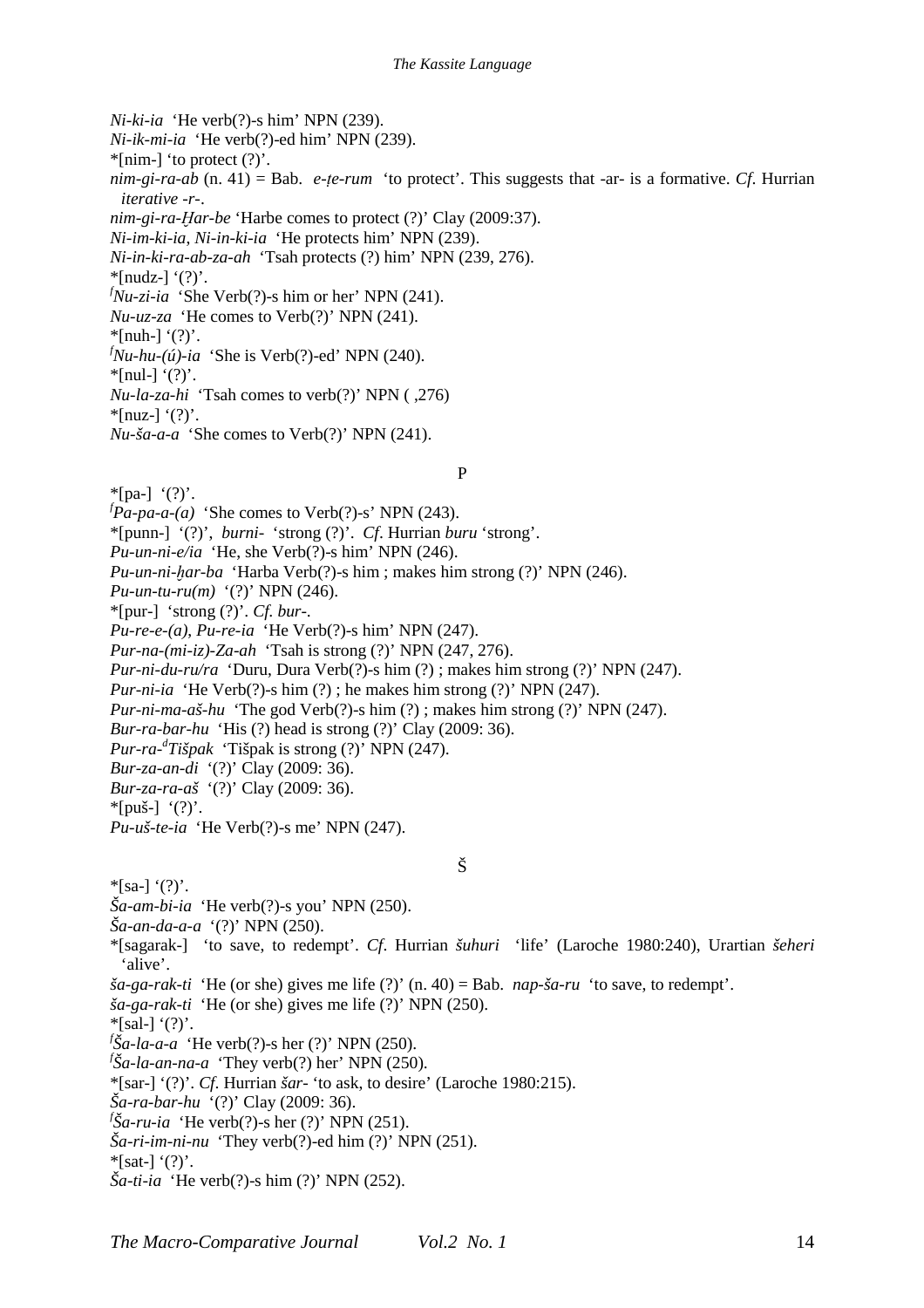*f Ša-ti-im-ni-nu* 'They verb(?)-ed her (?)' NPN (252).

- *Ša-du-ia* 'He is verb(?)-ed (?)' NPN (252).
- *Ša-ad-bar-hu* '(?)' Clay (2009: 36).
- $*$ [saz-] '(?)'.
- *f Ša-šu-(ú)-ia* 'He verb(?)-s her (?)' NPN (252).
- $f\check{S}e$ -*ša-a-a* 'She comes to verb $(?)'$  NPN (256).
- *Še-eš-ma-na-ni* 'They verb(?)-ed him' NPN (256).
- $*$ [seg-] '(?)'.
- *Še-qa-a-a* 'He comes to verb(?) (?)' NPN (254).
- $*$ [ser-] '(?)'.
- *Še-er-pa-taš-ši* 'Tašši verb(?)-s you (?)' NPN (256).
- \*[siˀa-] '(?)'. This verb may have a relationship with Hurrian *šiyal-* 'to place, to put' (Catsanicos 1996) with a different suffix.
- *Ši-en-Za-ah*, *Še-en-Za-a*, *Ši-[a]-an-za-ah* 'Tsah placed him or is placed (?)' NPN (257).
- \*[sig-] '(?)' Clay (2009:36).
- *Ši-gi-Bu-ga-aš* 'Bugaš verb(?)-s' Clay (2009: 36).
- *Ši-ga-di-Sah* 'Tsah verb(?)-s me' Jaritz (1957: 888).
- \*[sim-] 'to give'. This verb may have a relationship with Hurrian *šiyal-* 'to place, to put' (Catsanicos 1996) with a different suffix.
- $f\ddot{\text{S}}$ *i-ma-a-a* 'She comes to give (?)' NPN (257).
- *šim-di* 'I give (?)' (n. 43) = Bab. *na-dā-nu* 'to give'.
- *Šim-di-Bu-ri-ia-aš* 'Buriyaš gives me (?)' Clay (2009:40). Possibly the same as *Ši-in-di*-*Bu-ri-ia-aš*.
- *Šim-di-Sah* 'Tsah gives me (?)' Clay (2009:40).
- *Šim-di-Ši-pak* 'Šipak gives me (?)' Clay (2009:40).
- *Šim-di-<sup>d</sup> Šu-qa-mu-na* 'Šiga-muna gives me (?)' Clay (2009:40). Possibly the same as *Ši-in-di*-*Šu-gab*.  $\check{S}$ *i-mi-ia* 'He (or she) gives him (?)' NPN (257).
- *Ši-mi-til-la* 'Tilla gives him (?)' NPN (257). Possibly Hurrian instead of Kassite.
- *Šim-šar* 'gift of the king (?)' NPN (251, 257).
- $f\ddot{\text{S}}$ *i-im-te-(e)* 'She gives me (?)' NPN (257).
- *Šim-di-Ub-ri-ia-a-aš* 'Buriyaš gives me (?)' Clay (2009:40). Possibly the same as *Ši-in-di*-*Ub-ri-iaaš*.
- *Ši-in-di-Ellil* 'Enlil gives me (?)' Clay (2009:40).
- *Ši-in-ta-Bu-ri-ia-aš* 'Buriyas comes to give (?)' NPN (247).
- *Šipak* 'the God Šipak'. Same as Marduk. *Cf*. the second formative of Hurrian *Teš-šub* and Urartian *teeisebaa*.
- *Šuga(b)* 'the God Šugab'. Variants *Šu-qa-mu-na* (obscure second formative), *Šu-qa*, *(z)*-*Zu-qa* (with assimilation ?).
- *Šuk-ri-šar* '(?)' NPN (251).
- \*[suγur-] '(?)'. *Cf*. Hurrian *šuhuri* 'life' (Laroche 1980: 240). *Cf*. sagarak-.
- *Šu-hu-ur-bi-a* 'He gave life (?)' Clay (2009:36).
- $*$ [sum-]  $'(?)'.$
- *Šum-mi-ia* '(?)' NPN (259).
- \*[sun-] 'soul (?)'. *Cf*. Hurrian *šuni* (Laroche 1980:243). Variant *(z)*-*Zu-nu*, *(z)*-*Zu-un-ni* (< with assimilation ?).

T

- $*$ [sup-]  $'(?)'.$
- *Šu-pa-ḫa-li* '(?)' NPN (259).
- *Šu-pa-a-a* '(?)' NPN (259).
- $*$ [suz-] '(?)'.
- *Šu-še-ia*, *Šu-ši-ia* '(?)' NPN (260).

 $*$ [tag-] '(?)'. *Tak-la-ku-a-na-Ka-mul-la* '(?)' Clay (2009:38). *Ta-ku-ša-Ḫar-be* 'Harbe (?)' Clay (2009:37). \*[tar-am-] '(?)'. *Cf*. Hurrian *tarmani* 'source' (Laroche 1980: 257).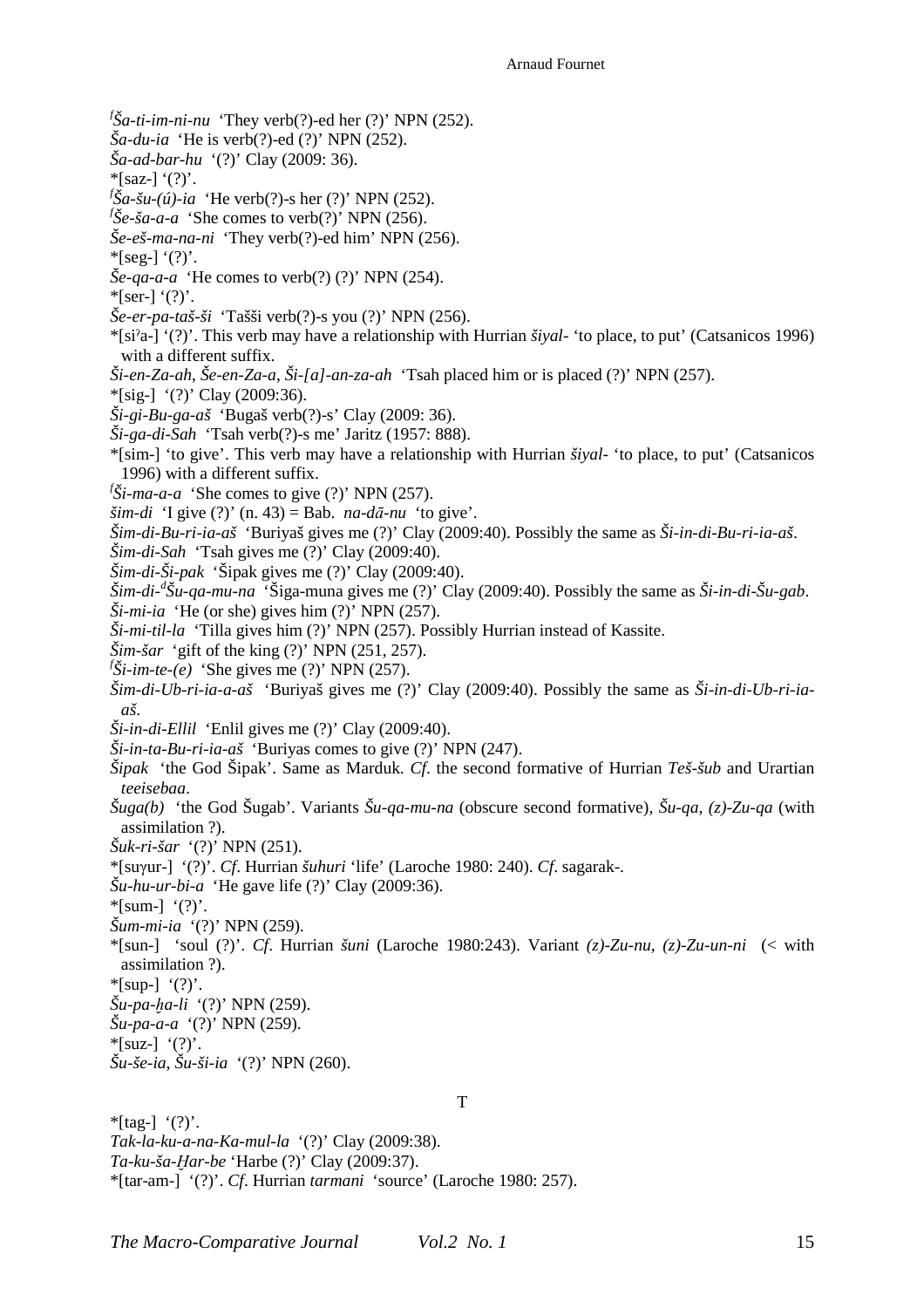*Ta-ra-am-bi-a* 'He verb(?)-s you' NPN (262). *Ta-ra-am-di-Sah* Tsah verb(?)-s me' Clay (2009: 37).  $*$ [tasi-] '(?)'. *Ba-ta-taš-ši* '(?)' NPN (263). *Da-an-na-taš-ši* '(?)' NPN (263). *Še-er-ba-taš-ši* '(?)' NPN (263). \*[tat-] '(?)'. *Cf*. Hurrian *tad*- 'to love' (Laroche 1980:248). *Ta-a-ta* '(?)' NPN (263). *Ta-ta-a-a* 'He comes to verb(?)' NPN (263). *Ta-ti* 'He verb(?)-s him' NPN (263). *Da-du-ni* 'They are verb(?)-ed' NPN (263). *Da-du-un-na* 'They are verb(?)-ed' NPN (263). *f Ta-tu-un-na-a-a* 'She verb(?)-s them' NPN (263). *Ta-ad-du* 'They will verb(?)' NPN (263). *Te-et-ti-ia* 'He verb(?)-s him' NPN (266).  $*$ [tew-]  $'(?)'.$ *Te-wi-ia*/*e* 'He verb(?)-s him' NPN (266).  $*$ [tij-] '(?)'. *Ti-ia-(am)-ma-ḫar-be* 'Harbi verb(?)-s you' NPN (266), Clay (2009:37). *Te-em-bi-ra* '(?)' NPN (266).  $*$ [til-] '(?)'. *f Ti-lu-un-na-a-a* 'He verb(?)-s them' NPN (266).  $*$ [tin-] '(?)'. *Ti-in-ti-ia* 'He verb(?)-s me' NPN (267). \*[Tispak-] 'the god Tišpak'. *Cf*. Hurrian *Teššub*. Possibly a contraction \*Teššub-ak > Tišpak. *Pur-ra-<sup>d</sup> Tišpak* 'Tišpak is strong (?)' NPN (247, 268). \*[tu-] '(?)'. *Cf. tuw-*. *Tu-um-ma* 'You verb(?)' NPN (268). \*[tur-] '(?)'. *Cf. dur*-. *Tu-ri-ia* 'He verb(?)-s him' NPN (269).  $f_{\text{D}u-\text{ri}-a-\text{ni}}$  'They verb(?) her' NPN (269). \*[tuw-] '(?)'. *Cf*. Hurrian *tuw*- 'clean' (in Diakonov but not in Laroche 1980). *Tu-ú-ia* 'He comes to verb(?)' NPN (268).  $\mathbf{U}$ \*[ubri-] 'lord'. *Cf*. *buri*. \*[udz-] 'to protect'. This verb \*[udz-] can be compared with Hurrian *ustay* 'hero' (Laroche 1980:289)with metathesis.  *(n. 42) = Bab. <i>e-te-rum* 'to protect'. Seems to be the Preterite of P3 Sg.  $\acute{U}$ -*za-a-a* 'He comes to protect (?)' NPN (274). The vowel -a- indicates a verb of movement. *U-zib-Ellil* 'Enlil protected him' Clay (2009:41). *U-zi-bi*, *U-zi-bi-ia* 'He (or she) protected him' Clay (2009:41). *U-zi-Bu-ri-ia-aš* 'Buriyaš protects (?) him' Clay (2009:36, 41). *U-zi-Mar-duk* 'Marduk protects (?) him' Clay (2009:41). *U-zi-<sup>d</sup> Šu-gab* 'Šugab protects (?) him' Clay (2009:41). *U-zi-ši-Sah* 'Tsah protected (?) him' Clay (2009:41).

 $\hat{U}$ -z*i-ia* 'He protects (?) him' NPN (274).

 $\acute{U}$ -zi-e 'She protects (?) him' NPN (274).

*Ú-zi-im-pa-li-du*, *Ú-zi-im-ba-li-tu(m)* 'May they protect you (?)' NPN (242, 274).

*U-zu-ub-Ḫa-la* 'Ḫala was protected (?)' Clay (2009:37).

*Uz-zu-ge*, *Ú-uz-zu-ki*, *Ú-zu-ge*, 'He is the protector of the weak (?)' NPN (274).

 $f_{Us-zu-pa-te}$  'I came to protect (?)' NPN (243).

*Uz-zu-qa-a-a* 'He is the protector of Šugab (?)' NPN (274).

*Uz-zu-un-ni* 'He is the protector of the soul(s) (?) or they are protected (?)' NPN (274).

*Uz-zu-nu* 'He is the protector of the soul (?)' NPN (274).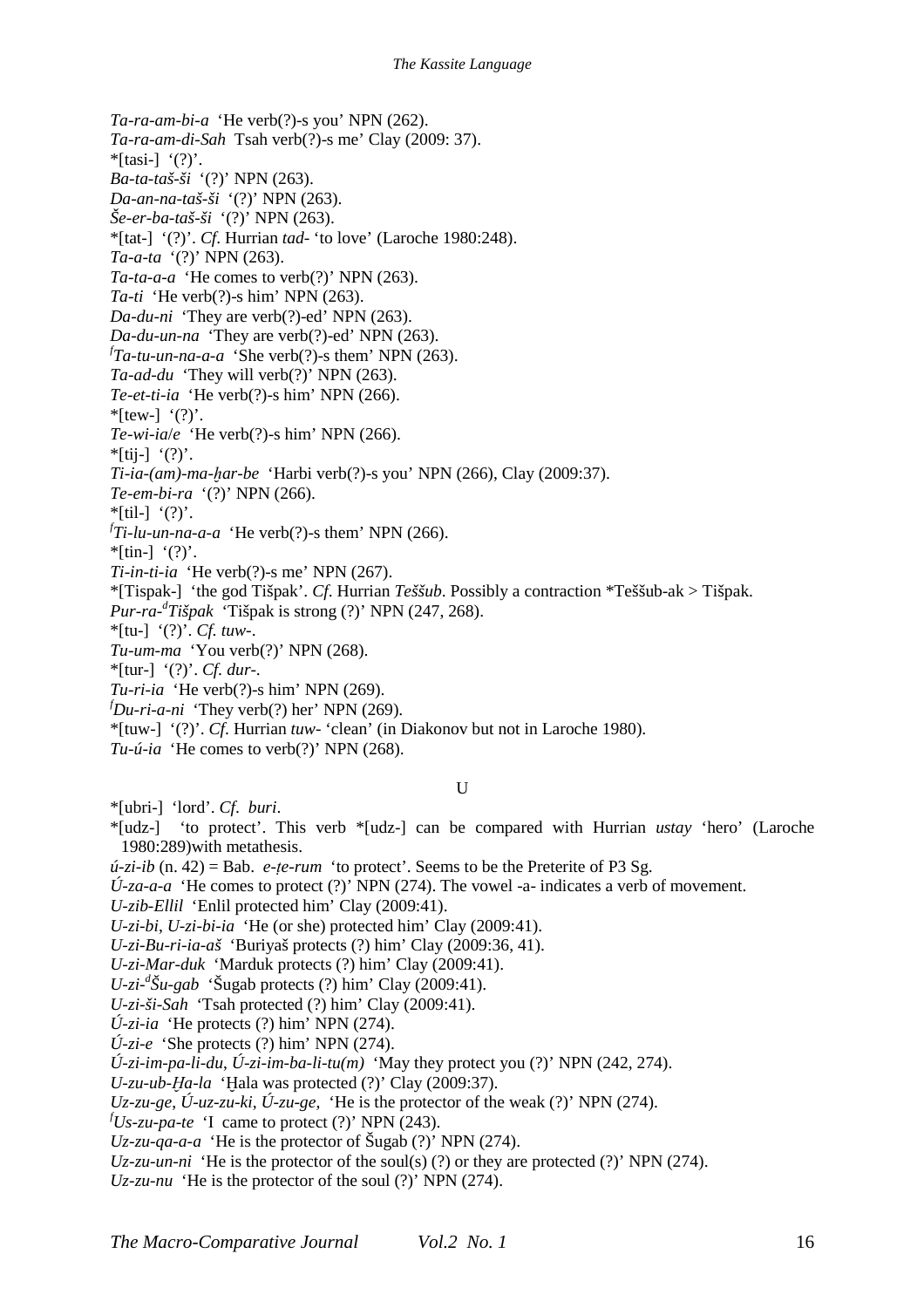$*$ [uk-]  $'(?)'.$ 

- *Ú-ki-ia* 'He verb(?)-s him' NPN (271).
- *Ú-ki-in-za-ah* 'Tsah verb(?)-ed him' NPN (271, 276).
- $\acute{U}$ -ku-(ú)-ia 'He is verb(?)-ed' NPN (271).
- $$

\*[ul-] '(?)'. *Cf*. Hurrian *ull*- 'to destroy' (Laroche 1980:279).

*Ul-lu-ia* 'He is verb(?)-ed' NPN (247).

 $*$ [ulam] 'son, child  $(?)'$ .

*Ú-la-bur-ia-aš* Clay (2009: 36).

*Ú-la-gi-su-uk* '(?)' Clay (2009: 36).

*Ú-lam-bur-ia-a-aš* = Bab. *Li-dan-bēl-mātāti* 'the son of Buriaš (?)' NPN (247).

*U-lam-ga-di-di* '(I am) the son of the king (?)' Clay (2009:37).

*U-lam-Ḫa-la* 'the son of Ḫala (?)' Clay (2009:37).

 $*[ut-] '(?)'.$ 

*Ú-ta-a-a*, *Ú-da-a-a* 'He comes to verb(?)' NPN (273).

*Ut-ta-za-ah* 'Tsah comes to verb(?)' NPN (273).

*Ú-te-ia*, *Ú-ti-ia* 'He verb(?)-s him' NPN (273).

#### Y

 $*$ [ial-] '(?)'.

*f Ia-la-am-pa* '(?)' NPN (219).

*yantsi* (n. 24) = Bab. *šar-ru* 'land'. *Cf*. NPN (219).

 $*$ [japku] '(?)'.

*Kar-zi-ia-ab-ku* '(?)' Clay (2009:37).

*yaš* (n. 34) = Bab. *ma-a-tum* 'land'. *Cf*. Hurrian *eše* 'earth' (Laroche 1980:83-84) and Kartvelian \*swe 'plot of land' of which Kassite appears to an archaic form.

# $\mathrm{^{T}S}, \mathrm{^{D}Z}$

*Tsah* 'the God Tsah' (n. 4) = Bab.  ${}^dUTA = {}^d\check{S}ama\check{s}$  'Sun-God'. Variants *Sah*, *Zah*. Not attested as first element.  $^{(f)}$ *Sa-ha-a-a* 'He (or she) is Tsah (?)' NPN (249).  $*$ [tsa-] '(?)'. *Za-nu-nu* 'They verb(?)' NPN (276). *Sa-am-bi-ḫa-ri* '(?)' Clay (2009:37). Unclear segmentation. \*[tsar-] '(?)'. An obscure formative. *Cf*. Laroche (1980: 302). *Bur-za-ra-aš* '(?)' Clay (2009: 36). *Gu-za-ar-zar-Bu-ga-aš* '(?)' Clay (2009:36). Very strange initial formative(s).  $*$ [tsib-] '(?)'. *Zi-pa-ia* 'He comes to verb(?)' NPN (278).  $fZi-be-i/e$  'She verb $(?)$ -s him' NPN  $(278)$ .  $*$ [tsil-]  $'(?)'.$ *Zi-li-im-du-ri* 'Duri verb(?)-ed him' NPN (277). *Zi-li-pa-am-pa* 'You verb(?)-ed him' NPN (200, 277). *Cf*. *Zi-li-pa-pu* (?) NPN (202, 277). *f Zi-li-im-na-a-a* 'He verb(?)-ed them' NPN (277).  $*$ [tsini-] '(?)'. *Pur-na-zi-ni* 'Zini is strong (?)' NPN (278).  $*$ [tsir-] '(?)'. *Zi-ra-a-a* 'He comes to verb(?)' NPN (278). \*[tsit-]  $'(?)'.$ *Zi-ta-a-a* 'He comes to verb(?)' NPN (278).  $*$ [tsitsi-] '(?)'. *Zi-zi-ia* 'He verb(?)-s' NPN (278).  $*$ [tsu-] '(?)'. *Zu-ú-ia* 'He verb(?)-s' NPN (279). *Zu-un-na* 'They are verb(?)-ed' NPN (279).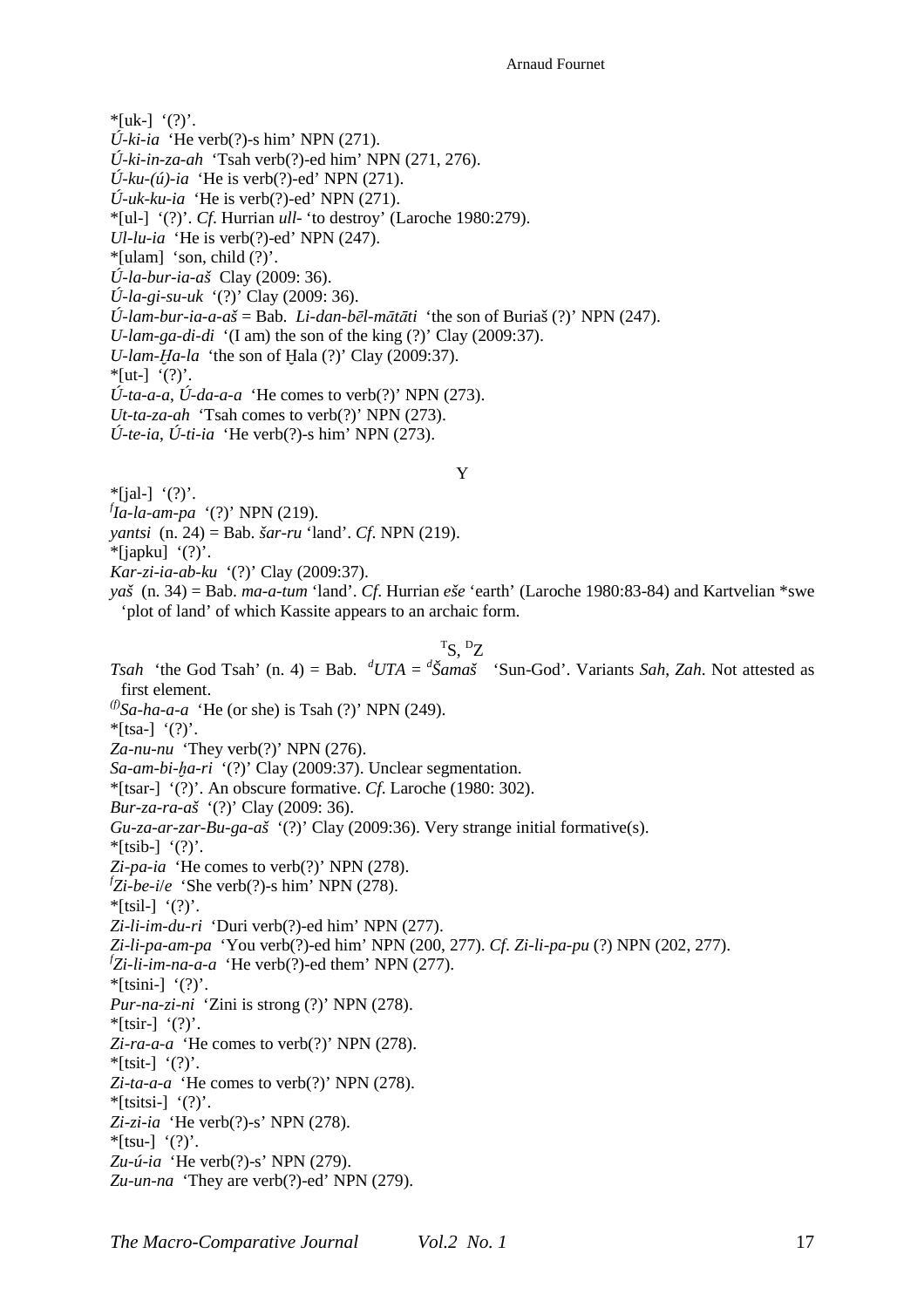*Zu-un-na-a-a* 'He verb(?)-s them' NPN (279). *Zu-un-nu-ut-ti* 'I verb(?) them' NPN (279). \*[tsugi-] 'weak, small (?)'. *Cf*. Hurrian *zugi* (Laroche 1980:306).

## 6. *Conclusion*

In the article I tried to compile as many items as possible on Kassite. From words and names with certain meanings as translated in Babylonian it appears that Kassite has clear connections with Hurro-Urartian. It can be further hypothesized that Kassite person names can adequately be analyzed as verbal structures according to the morphology of Hurrian. Most of the formatives are shared between Hurrian and Kassite and they add up to a consistent picture of Kassite morphology. A feature of Kassite is that person names are much less frequently theophoric than in Hurrian. Most names seem to be rather simple verbal forms with clitics and no god name. Hurrian and Kassite are in fact so close that they can be used to shed light on the other "language". It is not clear whether they should be considered separate languages or dialects. On the whole Kassite looks like a phonetically archaic form of Hurrian, as in Kassite yaš for Hurrian eše 'earth'.

# *References*

| Ancillotti, A.       |                                                                                                                                                                                                                                        |
|----------------------|----------------------------------------------------------------------------------------------------------------------------------------------------------------------------------------------------------------------------------------|
| 1981                 | La lingua dei Cassiti. Milan.                                                                                                                                                                                                          |
| Balkan, Kemal        |                                                                                                                                                                                                                                        |
| 1954                 | Kassitenstudien I: Die Sprache der Kassiter. Translated from Turkish by R. Kraus.<br>American Oriental Series 37, New Haven. Reprinted 1978. N.Y: Milford.                                                                             |
| 1986                 | Studies in Babylonian Feudalism of the Kassite Period. Translated by. B. Foster and D.<br>Gutas, Monographs on the Ancient Near East 2/3. Malibu.                                                                                      |
| Bloomfield, M.       |                                                                                                                                                                                                                                        |
| 1904                 | On Some Alleged Indo-European Languages in Cuneiform Characters ## AJSLL 25: 1-<br>14.                                                                                                                                                 |
| Boese, J.            |                                                                                                                                                                                                                                        |
| 1982                 | Burnaburiaš II, Melišipak und die mittelbabylonische Chronologie ## Ugarit<br>Forschungen 14: 15-26.                                                                                                                                   |
| Brinkman, J.A.       |                                                                                                                                                                                                                                        |
|                      | 1976-1980 Kassiten ## RIA 5: 464-73.                                                                                                                                                                                                   |
| 1986                 | Materials and Studies for Kassite History, 1: A Catalogue of Cuneiform Sources<br>Pertaining to Specific Monarchs of the Kassite Dynasty. Chicago.                                                                                     |
| Catsanicos, Jean.    |                                                                                                                                                                                                                                        |
| 1996                 | L'apport de la bilingue Hattuša à la lexicologie hourrite ## Jean-Marie Durand (ed.),<br>Amurru 1. Paris: Éditions Recherche sur les Civilisations, pp. 197-296.                                                                       |
| Clay, Albert Tobias  |                                                                                                                                                                                                                                        |
| 1912                 | Personal Names from Cuneiform Inscriptions of the Cassite Period. Reprinted 2009.<br>BiblioBazaar.                                                                                                                                     |
| De Graef, K.         |                                                                                                                                                                                                                                        |
| 1998                 | Les étrangers dans les textes paléobabyloniens tardifs de Sippar (Abi-Ešuḫ-<br>Samsuditana): 1 <sup>ière</sup> partie: Sur les inconnus 'connus': Cassites, Elamites, Sutéens,<br>Suhéens, Gutéens et Subaréens ## Akkadica 111: 1-48. |
| Delitzsch, Friedrich |                                                                                                                                                                                                                                        |
| 1884                 | Die Sprache der Cossäer, linguistisch-historische Funde und Fragen von Dr Friedrich                                                                                                                                                    |
|                      | Delitzsch. J. C. Hinrichs.                                                                                                                                                                                                             |
| Eilers, W.           |                                                                                                                                                                                                                                        |
| 1957-58              | [review of] Balkan, Kassitenstudien ## Archiv für Orientforschung 18: 135-38.                                                                                                                                                          |
| Freeman, Philip M.   |                                                                                                                                                                                                                                        |
| 1999                 | Homeric kassíteros ## Glotta, 75/3-4: 222-25.                                                                                                                                                                                          |